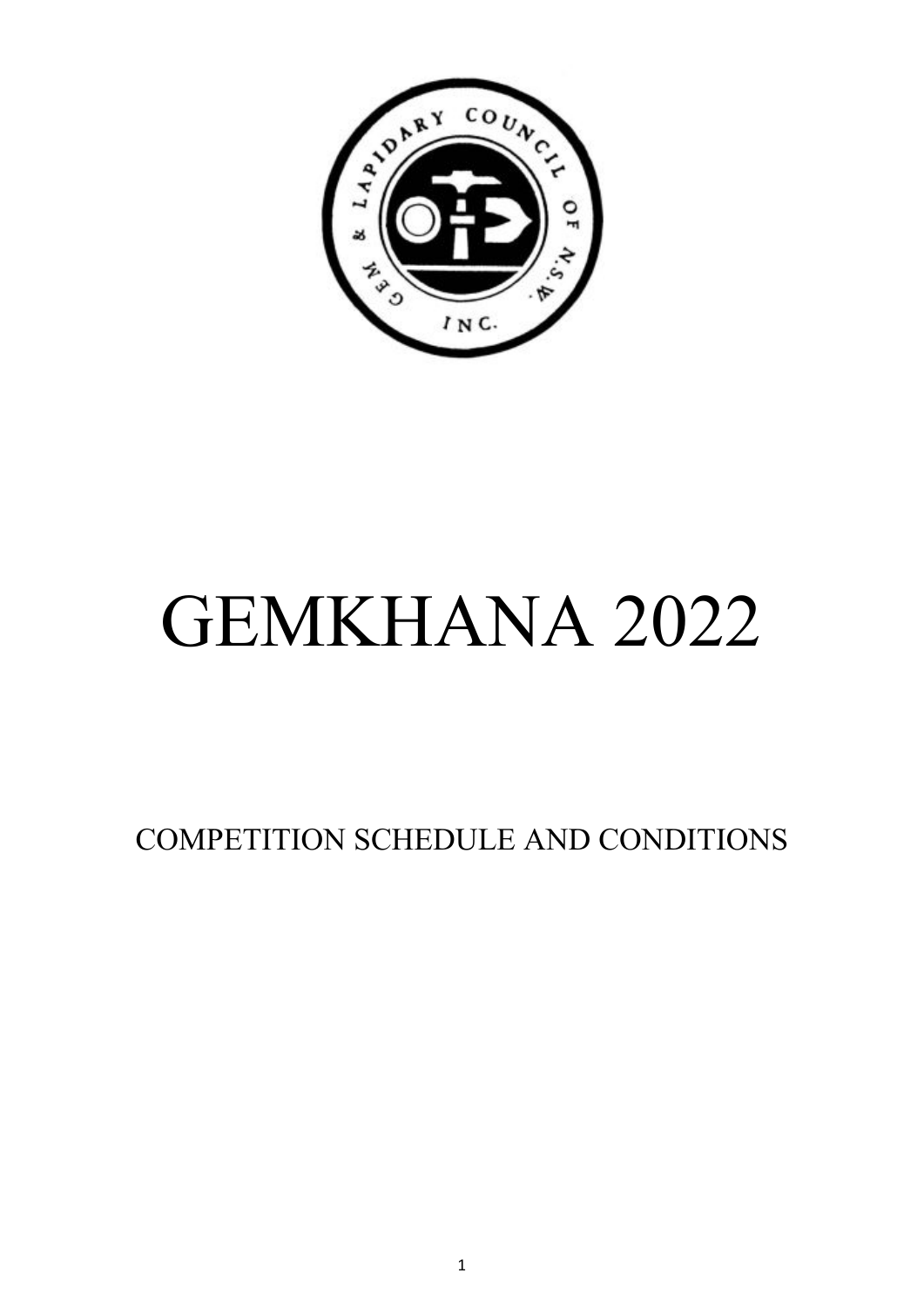# **GEMKHANA 2022 – COMPETITION SCHEDULE AND CONDITIONS**

#### **GENERAL CONDITIONS**

- 1. This is a Level 3 Competition and will be judged in accordance with the rules and definitions of the *Competitor & Judging Manual for Lapidary and Allied Competitions Issue no. 8 April 2015.* (referred to in this Schedule as the Manual), unless otherwise stated in this Schedule.
- 2. All competitors are advised to familiarise themselves with all the "Conditions for Competitors" in the Manual (particularly pages 5 to 13)
- 3. Competitors should be aware of, or check their eligibility to enter a Novice or Intermediate Division either by: -
	- Reading Section B4 of the manual (pages 6 & 7) relating to Competition Divisions, or by
	- checking the updated results list on the AFLACA website [\(http://aflaca.org.au\)](http://aflaca.org.au/)
- 4. Enquiries, correspondence and ALL POSTAL ENTRIES relating to this Competition should be directed to:

**GEMKHANA Competition Committee 2022 P.O. Box 109 Gymea NSW 2227 Phone enquiries to Colin Wright: 0418 286 003**

- 5. Maximum number of entries allowed is two (2) per person per section except for Showcase Sections where only one entry per person is allowed.
- 6. It is the Competitor's responsibility to ensure that their entries are entered in the correct section and that the sections are correctly marked on the Entry Form. If in doubt ring the Competition Committee.

However, the Competition Committee may transfer an entry into another section if they are of the opinion that it has obviously been enter in the incorrect section.

- 7. Entry Fees: \$1.00 per entry for the first 10 entries, thereafter free. (Payable by cheque or money order to Gem & Lapidary Council of NSW Inc)
- 8. All entries not being collected in person at the GEMKHANA must be accompanied by the **cost of return** post or **pre-paid post bag** included with the entry form (see Page 13).
- 9. While every care will be taken, the GEMKHANA 2022 Committee will not accept any responsibility for the loss or damage of any entries or exhibits that may occur in transit or whilst in the possession of the GEMKHANA 2022 committee.
- 10. Competitors and exhibitors are responsible for the insurance of their entries or exhibits while in transit, and whilst in the possession of the GEMKHANA 2022 Committee.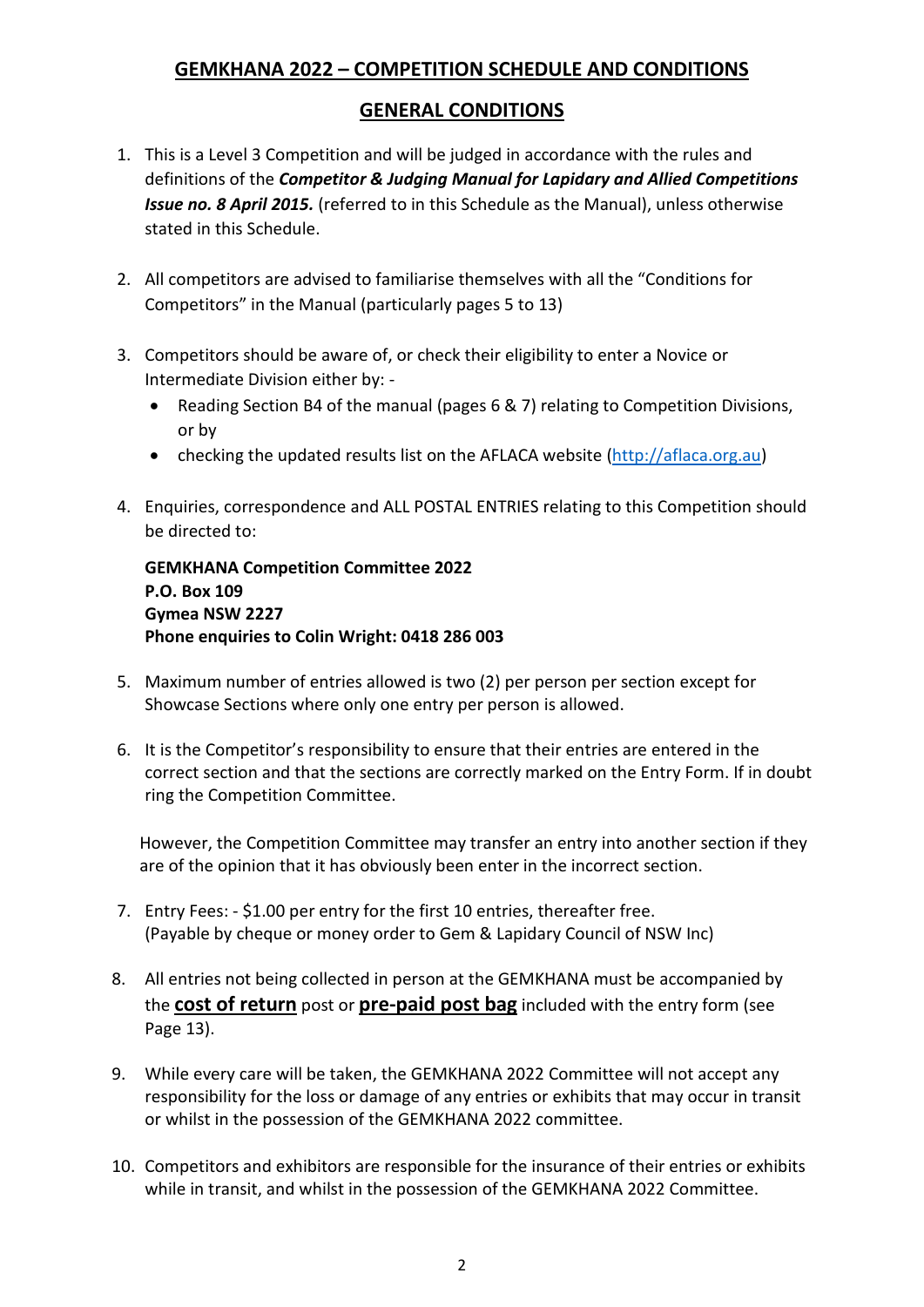#### **11. How to enter the Competition – Sections 1 to 4, 8 to 13 and 18 to 26**

- a. Package up your entries to cushion them from damage whilst in transit also see SC3.
- b. Fill out an official entry form see page 13 of this Schedule.
- c. If you want acknowledgement of receipt of your entries, include a stamped, selfaddressed envelope.
- d. Organise a cheque or money order payable to the Gem & Lapidary Council of NSW Inc for the entry fees (and return express postage if you are not collecting the entries in person at the Gemkhana.
- e. Submit your Entries + Entry Form + All fees to the Competition Committee. This can either be: -
	- By Express post to **GEMKHANA 2022 Committee P.O. Box 109 Gymea NSW 2227**

#### **They must be received by Friday 19th August 2022**

• By hand delivery to

**Port Hacking Lapidary Club Rear 39 Gymea Bay Rd., Gymea**

**Between 8.00 am and noon on Saturday 20th August 2022** NOTE that late entries will not be eligible for competition and will be returned.

#### **12. How to Enter the Competition – Sections 5, 16, 17, 29, 32, 34 and showcases**

- a. Send your Entry Form and All Entry Fees to **arrive by Friday 19 th August 2022** to:- **GEMKHANA 2022 Competition Committee P.O. Box 109 Gymea NSW 2227**
- b. Hand deliver the entries to the Competition committee in the Competition Hall at the **GEMKHANA 2022 VENUE** between **1pm and 5pm on Friday 23rd September 2022**
- c. Note that entries in Sections 29, 32 & 34 must be set up and ready in the Exhibition Hall by **5.00pm Friday 23rd September 2022**

#### **13. Judging, Judging Sheets and Entry Pickup**

- a. Entries in Sections 1 to 4, 8 to 13, 18 to 26 will be judged prior to the GEMKHANA.
- b. Entries in Sections 5, 16, 17, 29, 32, and 34 will be judged at the GEMKHANA.
- c. Judging Sheets may be collected from the Competition Office between 10am and 12 noon on **Sunday 25th September 2022**
- d. Entries may be collected between 6pm and 7pm on **Sunday 2nd September 2022**
- e. Entries not collected will be returned to the competitor in the manner specified on the entry form together with the applicable judging sheets.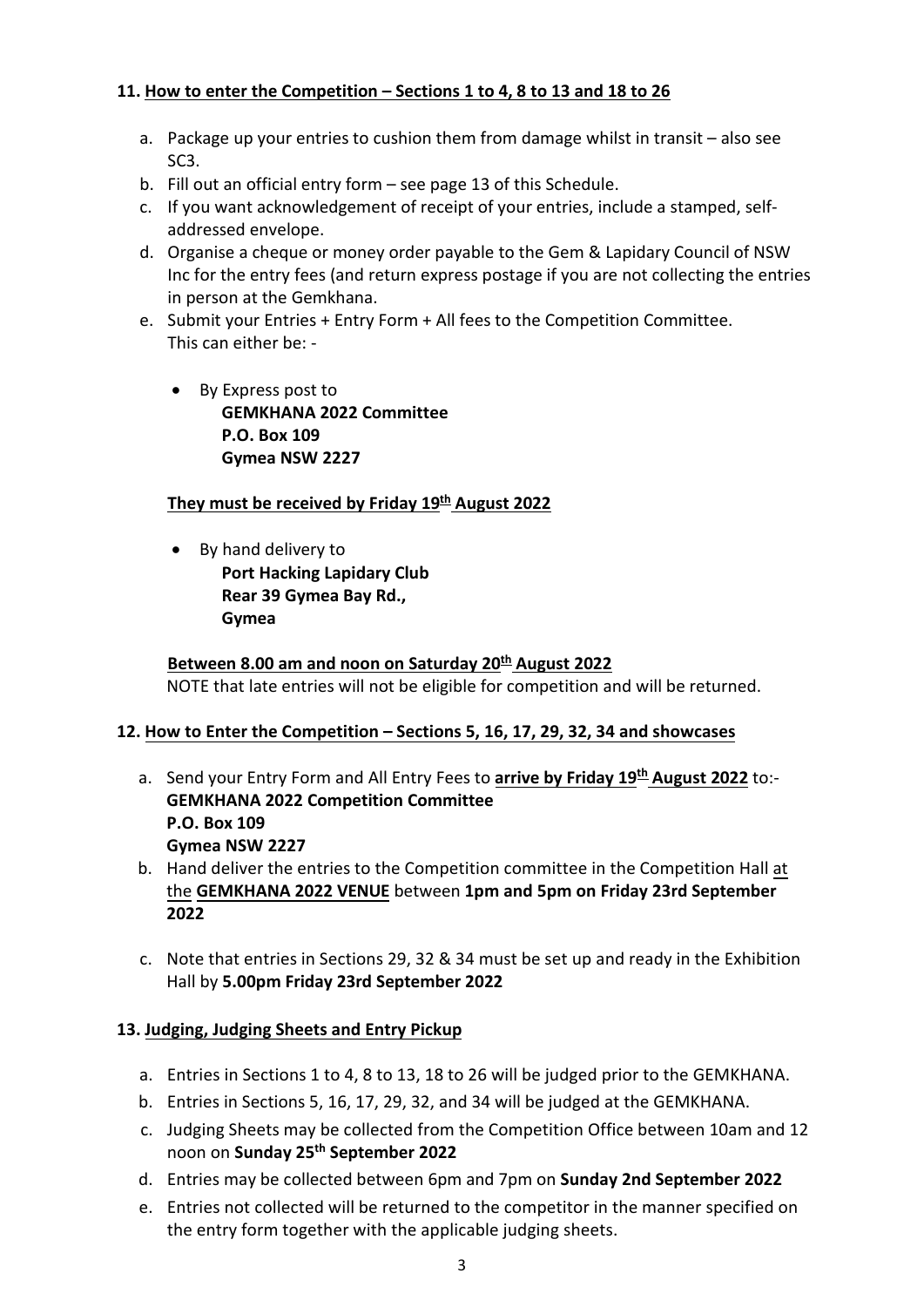# **14 SPECIAL CONDITIONS (SC)**

#### **SCI – Sizes and Tolerances**

Where an entry does not conform to the size conditions in this Schedule or the Manual it will be ruled ineligible and not judged. Refer to section definitions in the Schedule and the Manual for allowable tolerances.

#### **SC2 – Carving (Section 5)**

Each entry must have a label which best describes the exhibit for the viewer's interest including the material used. These labels will not be judged.

#### **SC3 - Facet Entries (Section 8 to 11)**

- a. All chosen designs have either been previously used in competitions or have been successfully test cut using instructions given
- b. **ALL** Facets are **FLAT**, any entry with Concave or Curved facets (except Section 8A continuous girdle) will be disqualified and will NOT be judged.
- c. **Minimum size** is 6mm measured across shortest axis of outline shape at the girdle, or as indicated on design sheet.
- d. Each faceted stone must be entered in a display box and this box must contain a label which contains only the following details:
	- Section Number
	- Material used
	- Colour of material
	- Size

#### **SC4 – Tumbled Stones (Section 12A**)

Please read page 19 (D2.2) and page 55 (D12.1) of the Manual for definition of this section.

#### **SC5 – Jewellery (Sections 18 – 26)**

Competitors should carefully read Part E of the Manual in relation to all Jewellery Sections.

### **15 TROPHIES AND MEDALLIONS**

- 1. Medallions and prize cards will be awarded for  $1<sup>st</sup>$ ,  $2<sup>nd</sup>$ , and  $3<sup>rd</sup>$  placed entries. Highly Commended will receive a prize card only.
- 2. At the Committee's discretion, where there are insufficient entries in a Novice or Intermediate Sections, a Special Award May be nominated and such an award will not exclude a competitor from entering the same section in future competitions.
- 3. To be eligible in winning a 'Dick Moppett Trophy: in faceting, entries must achieve a minimum of 70 points for Novice and 90 points for Open.
- 4. Annual Trophies may be awarded in the following categories: -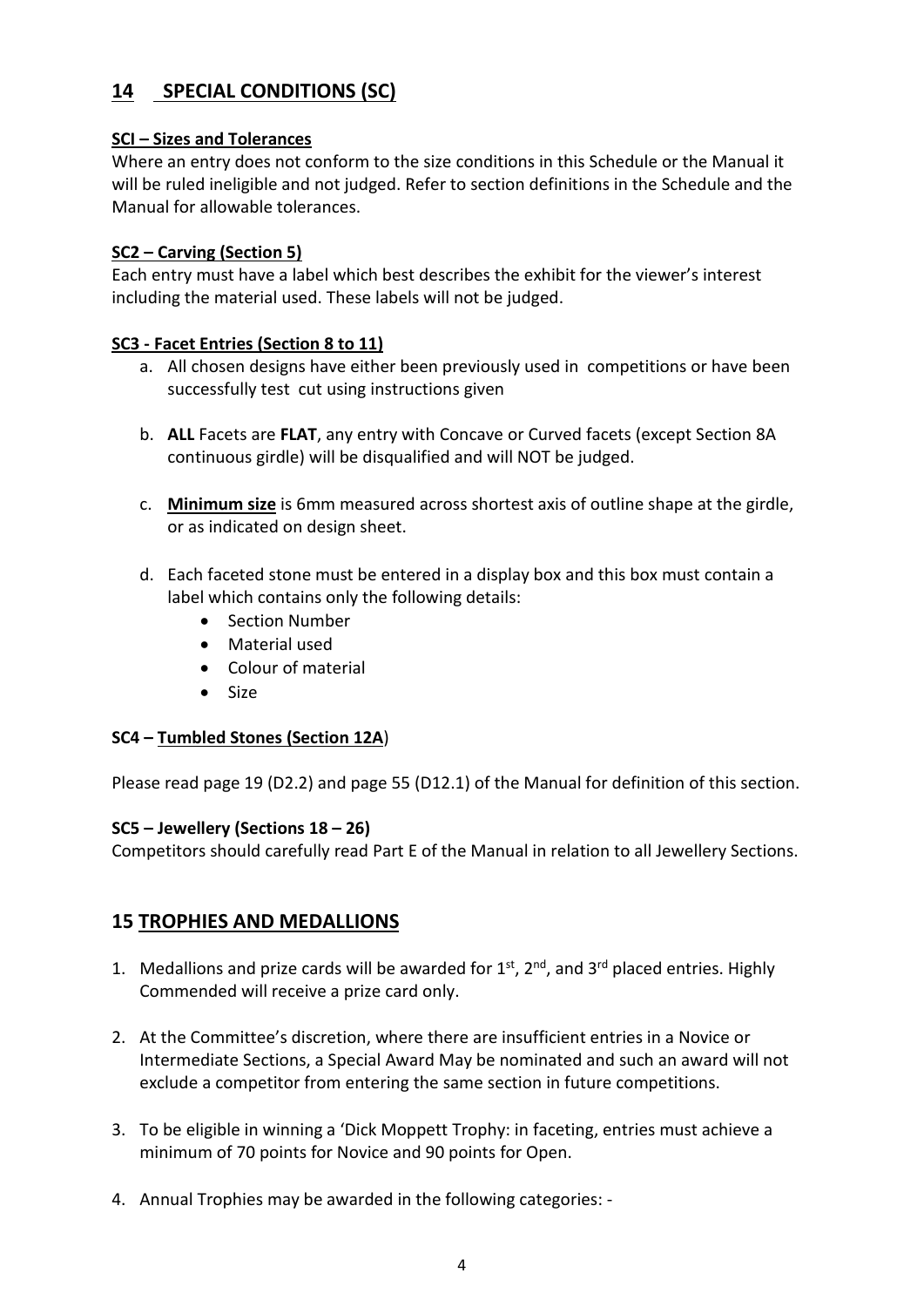#### **SPECIAL ONE-OFF TROPHIES**

#### **Donated by Gem & Lapidary Council of NSW**

- Section N-1A.3 Novice Standard Cabochon -C/S-Highest Score
- Section O-13.1 Open Polished Face-Flat Surface-Highest Score
- Section N-19A.2 Novice Cast Jewellery not intended to include
	- Lapidary, Fossil or Mineral Item/s-Highest Score

#### **THE JOAN BALL TROPHIES**

- Section O-26B.1 Open Enamelled Jewellery without Mount -Highest Score
- Section O-17.1 Open Novelty Gemcraft-Highest Score

#### **THE ALAN COULTON TROPHY**

Section O-20A.1 Open Cast Jewellery using Natural Objects as Patterns -Highest Score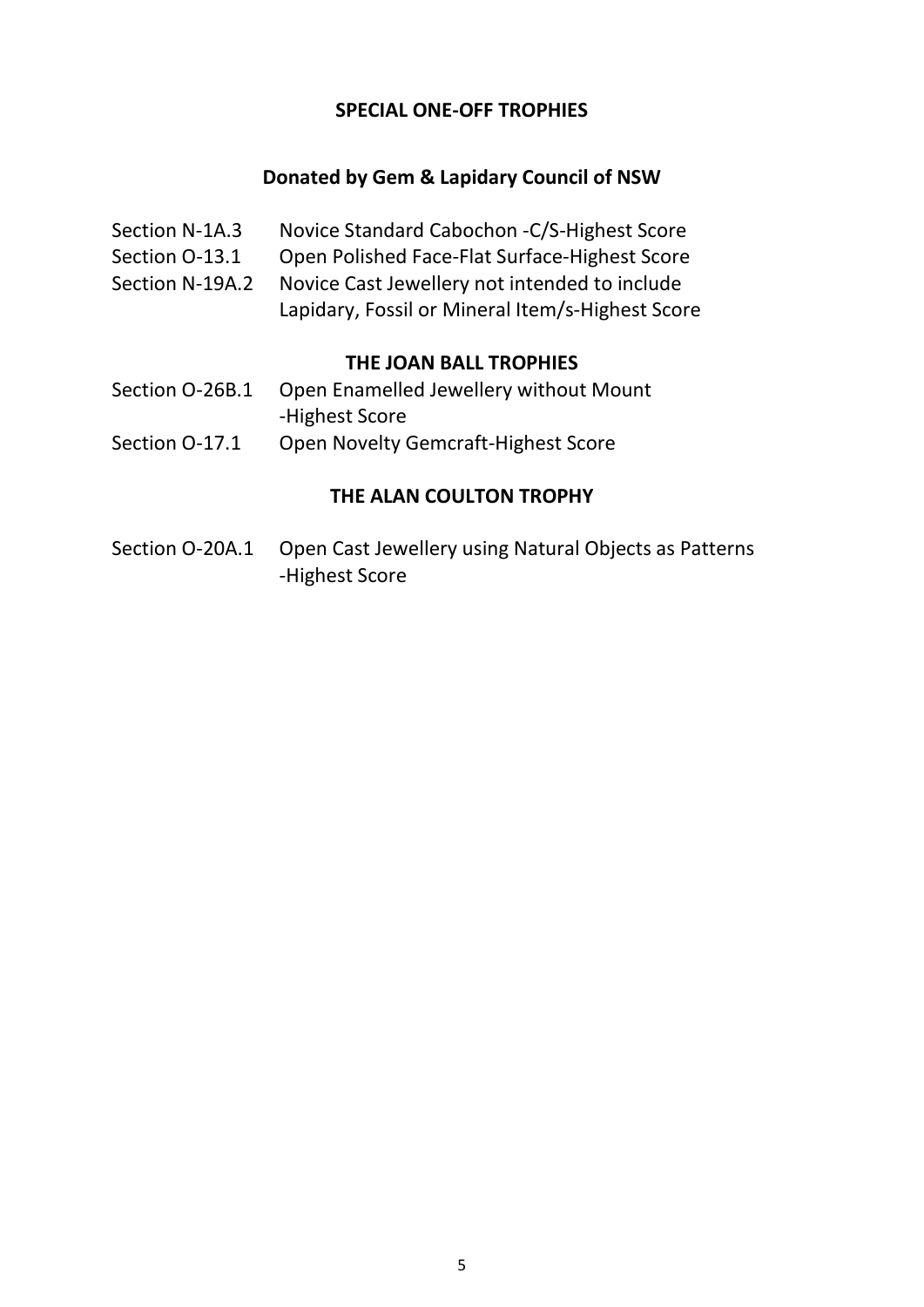**5.** Perpetual Trophies may be awarded for the following :-

# *THE BORIS NOVIC TROPHY*

**Section 0-2A.1** The competitor with the highest score in Section 0-2A.1 Double Standard Cabochon – C/S

# **THE DICK MOPPETT TROPHY – NOVICE**

**Sections N-8B.3 & N-9A.3** For the Novice competitor with the highest aggregate point for two (2) faceted stones - one shall be *STANDARD BRILLIANT* and the other a *STANDARD STEP CUT*. Note that each entry must achieve a minimum standard of **70 points.**

# **THE DICK MOPPETT TROPHY – OPEN**

**Sections O-8B.1 & O-9A.1** For the Open Competitor with the highest aggregate points for two (2) faceted stones – one shall be *STANDARD BRILLIANT* and the other a *STANDARD STEP CUT*. Note that each entry must achieve a minimum standard of **90 points.**

#### **THE ARTHUR ROFFEY TROPHY for** *"BEST MINERAL IN SHOW*"

(As selected by the donor)

#### **THE FRANK LANDER TROPHY** for *MOST SUCCESSFUL COMPETITOR*

Points are awarded as:-  $1^{st}$  place – 6 points  $2^{nd}$  place – 4 points  $3^{rd}$  place – 2 points . Highly Commended = 1 point. Special Award  $-6$  points

### **THE FRANK HALL TROPHY for MOST SUCCESSFUL CLUB**

Points awarded as:-  $1^{st}$  place – 6 points,  $2^{nd}$  place – 4 points,  $3^{rd}$  place – 2 points. Highly commended – 1-point, Special award – 6 points. Entries within75% of the winning entry's score – 1 point.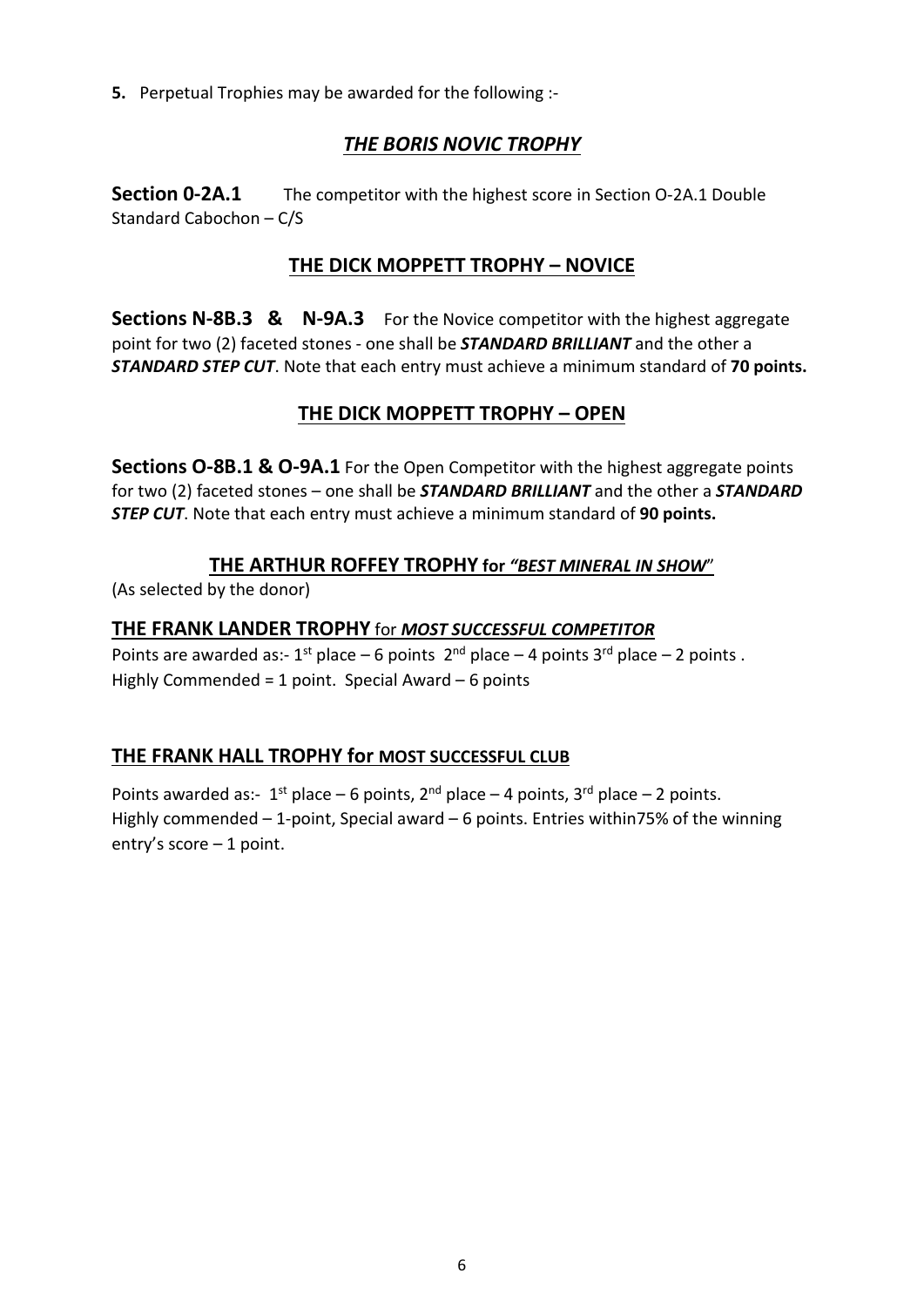# **GEMKHANA 2022 – COMPEITION SCHEDULE AND CONDITIONS**

Judging will be in accordance with the AFLACA Competition and Judging Manual Issue No. 8

O= Open  $I = Intermediate$  N = Novice J = Junior TR = Trophy  $C/S$  = Craftsmanship  $A/A$  = Aesthetic Appeal SC = Special Condition Applies

#### **Standard Cabochon – Must not pass through a 15mm hole (SCI)**

| $O-1A.1$  | Standard Cabochon C/S - Any Material |     |                     |    |
|-----------|--------------------------------------|-----|---------------------|----|
| $I-IA.2$  | Standard Cabochon C/S - Any Material |     |                     |    |
| $N$ -IA.3 | Standard Cabochon C/S - Any Material |     |                     | ΤR |
| $J$ -IA.4 | Standard Cabochon C/S - Any Material |     |                     |    |
| $O-1A.5$  | Standard Cabochon A/A Ribbon Stone   |     |                     |    |
| $I-1A.6$  | Standard Cabochon A/A                |     | <b>Ribbon Stone</b> |    |
| $N-1A.7$  | <b>Standard Cabochon</b>             | A/A | <b>Ribbon Stone</b> |    |
| $J-1A.8$  | Standard Cabochon A/A                |     | <b>Ribbon Stone</b> |    |

**Fancy Cabochon – Minimum Dimension to be not less than 30mm on the longest Dimension across the outline shape (SCI)**

| $O-IB.1$  | Fancy Cabochon | C/S - Mookaite       |
|-----------|----------------|----------------------|
| $I-IB.2$  | Fancy Cabochon | C/S - Mookaite       |
| $N-IB.3$  | Fancy Cabochon | C/S - Mookaite       |
| $J$ -IB.4 | Fancy Cabochon | $C/S - Any Material$ |
| $O-IB.5$  | Fancy Cabochon | A/A - Any Material   |
| $I-IB.6$  | Fancy Cabochon | A/A - Any Material   |
| $N-IB.7$  | Fancy Cabochon | A/A - Any Material   |
| $J-1B.8$  | Fancy Cabochon | A/A - Any Material   |
|           |                |                      |

#### **Double Standard Cabochon - must not pass through a 15mm hole (SCI)**

| $O-2A.1$ | Double Standard Cabochon | $C/S - Any material$ | ΤR |
|----------|--------------------------|----------------------|----|
| $I-2A.2$ | Double Standard Cabochon | $C/S - Any material$ |    |
| $N-2A.3$ | Double Standard Cabochon | $C/S - Any material$ |    |

#### **Double Fancy Cabochon – Must not pass through a 15 mm hole (SCI)**

| $O-2B.1$ | Double Fancy Cabochon | $C/S - Any Material$ |
|----------|-----------------------|----------------------|
| $I-2B.2$ | Double Fancy Cabochon | $C/S - Any Material$ |
| $N-2B.3$ | Double Fancy Cabochon | $C/S - Any Material$ |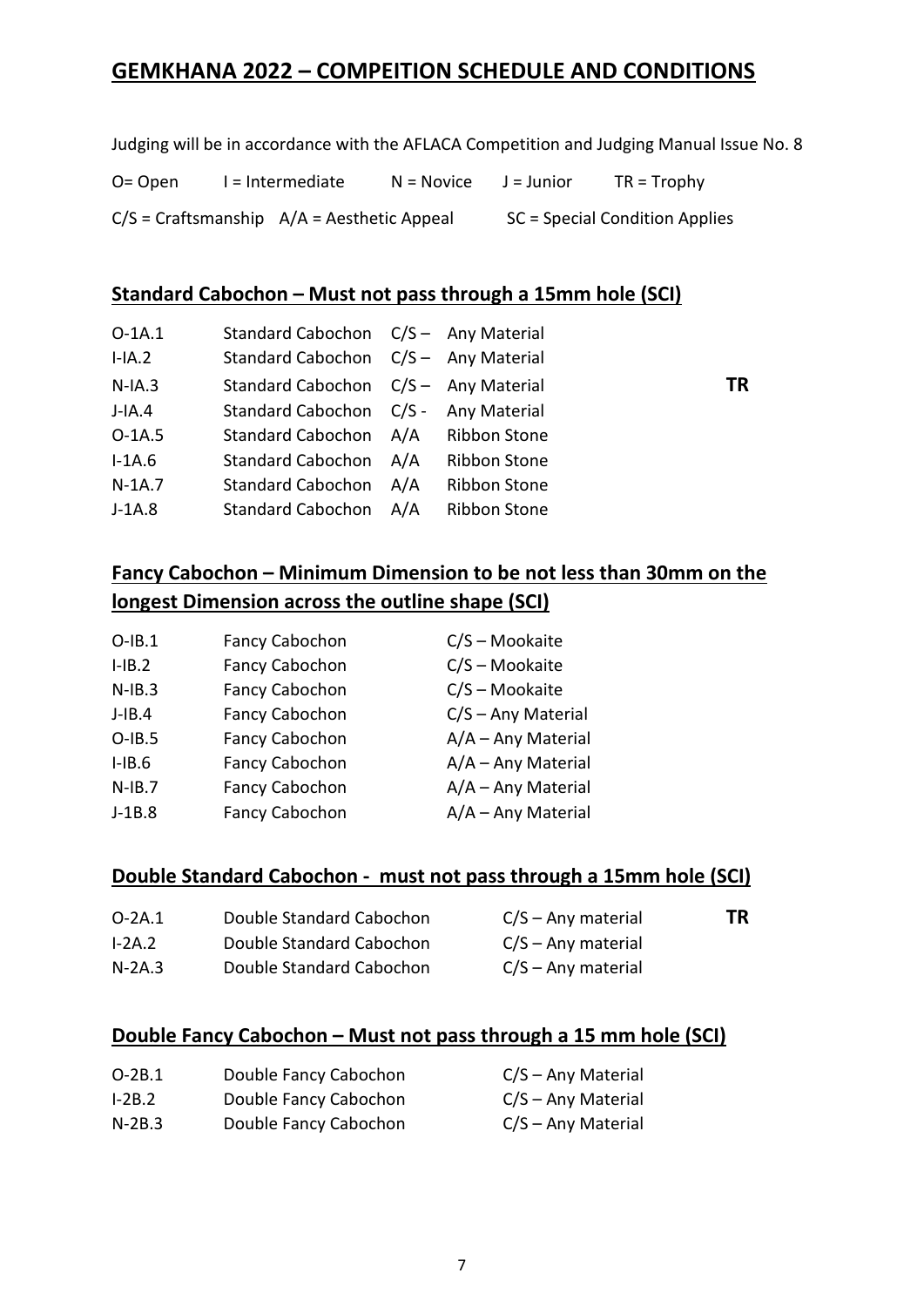#### **Freeform – Must not pass through 15mm hole (SCI)**

| $O-3.1$   | Freeform | $C/S - Any Material$ |
|-----------|----------|----------------------|
| $1 - 3.2$ | Freeform | $C/S - Any Material$ |
| $N-3.3$   | Freeform | $C/S - Any Material$ |
| $J - 3.4$ | Freeform | $C/S - Any Material$ |

#### **Freeform – Must not pass through 10mm hole (SCI)**

| $O-3.5$ | <b>Freeform</b> | $C/S$ – Opal Solid |
|---------|-----------------|--------------------|
| N-3.6   | Freeform        | $C/S$ – Opal Solid |

#### **Opal Doublets- Must not pass through 10mm hole (SCI)**

| 0-4A                | Opal Doublet - Flat Top |  |
|---------------------|-------------------------|--|
| $\bigcap$ $\bigcap$ | O(1)<br>$D = 2$         |  |

#### O-4B Opal Doublet – Domed Top

# **Carving – Hardness under 4 – Minimum size 50mm on the longest dimension (excluding base or mount) – Maximum size 300mm (including base of mount) (SCI and SC2)**

O-5A.1 Carving – 3 dimensional

N-5A.2 Carving – 3 dimensional

# **Carving – Any Hardness – Minimum size 50mm on the longest dimension (excluding base or mount) Maximum size 300mm (including base or mount) (SC1 and SC2)**

O-5B.1 Carving – in relief N-5B.2 Carving – in relief

# **Carving – any hardness – minimum size 50 mm on the longest dimension (excluding base or mount) – maximum size 300mm (including base or mount) (SCI and SC2)**

- O-5E.1 Carving not otherwise specified in Groups 5A to 5D
- N-5E.2 Carving not otherwise specified in Groups 5A to 5D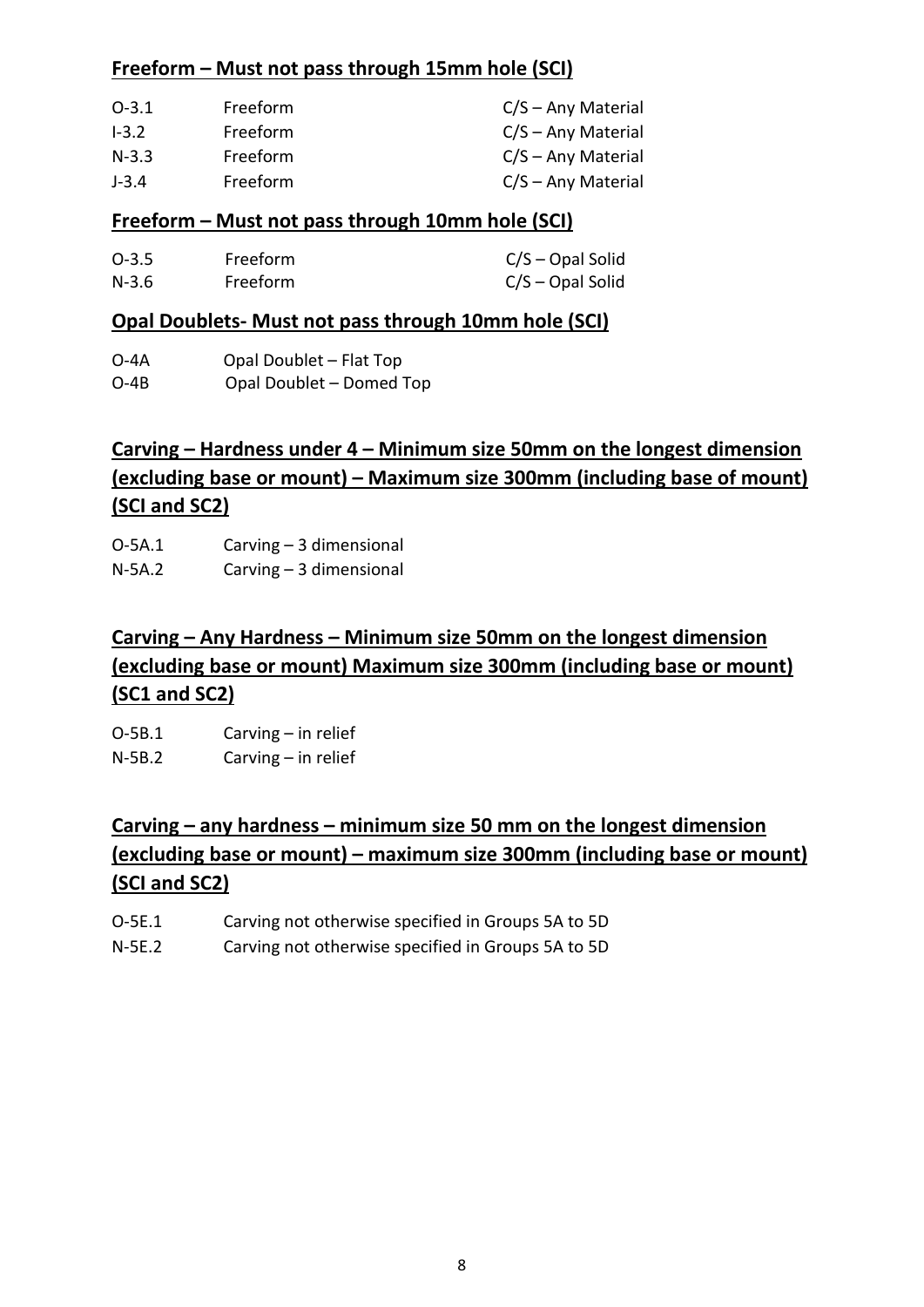# **Facet Cuts – Minimum size 6mm on shortest axis of outline shape – Groups 8, 9, 10 and 11 – (SC1 and SC3)**

O-8B.1 I-8B.2 N-8B.3 Standard Round Brilliant with Faceted girdle **Colourless Topaz TR** 

O-9A.1 I-9A.2 N-9A.3 Oblong Step Cut with Cut corners **MM Coloured Cubic Zirconia TR**

| $O-10.1$   | Modified Standard Cut - OLD MINE                                   | <b>MM Colourless Topaz</b>        |
|------------|--------------------------------------------------------------------|-----------------------------------|
| $0-10.2$   | Modified Standard Cut - EVENT HORIZON                              | <b>Any Quartz</b>                 |
| $1 - 10.3$ | Modified Standard Cut-FANCY HEXAGONAL BRILLIANT MM Coloured Spinal |                                   |
| $1 - 10.4$ | Modified Standard Cut - SQUARE EMERALD                             | <b>MM Coloured Corundum</b>       |
| $N-10.5$   | Modified Standard Cut - TROTTOLA                                   | <b>Any Quartz</b>                 |
| $N-10.6$   | Modified Standard Cut - SIMPLE ROUND BRILLIANT                     | <b>Any Quartz</b>                 |
| $0-11.1$   | Fancy Cut - APEX WHEEL                                             | <b>MM Coloured Cubic Zirconia</b> |
| $1 - 11.2$ | Fancy Cut - MINI HEXAGON APEX                                      | <b>MM Coloured Cubic Zirconia</b> |
| $N-11.3$   | <b>Fancy Cut - APHEX</b>                                           | <b>Any Quartz</b>                 |

# **Tumbled Stones – must not be able to pass through a 15mm diameter hole (SC4)**

| $0-12A.1$ | Tumbled Stones - Preformed Shape     | Group of 3- different materials |
|-----------|--------------------------------------|---------------------------------|
| $N-12A.2$ | Tumbled Stones - Preformed Shape     | Group of $3 -$ Any material     |
| $O-12B.1$ | <b>Tumbled Stones- Natural Shape</b> | Group of 3- Any material        |
| $N-12B.2$ | <b>Tumbled Stones- Natural Shape</b> | Group of 3- Any Material        |

# **Polished Face – Minimum size 50mm across shortest axis – Maximum size 300mm on any dimension**

| $O-13.1$ | <b>Polished Flat Surface</b>   | C/S | TR |
|----------|--------------------------------|-----|----|
| $N-13.2$ | <b>Polished Flat Surface</b>   | C/S |    |
| $J-13.3$ | <b>Polished Flat Surface</b>   | C/S |    |
|          |                                |     |    |
| $O-14.1$ | <b>Polished Curved Surface</b> | A/A |    |
| $N-14.2$ | <b>Polished Curved Surface</b> | A/A |    |
| $J-14.3$ | <b>Polished Curved Surface</b> | A/A |    |
|          |                                |     |    |

# **Gem Trees - must fit in 300mm cube but must not fit in a 150mm cube (SC1)**

| 0-16.1   | Gem Tree |
|----------|----------|
| $N-16.2$ | Gem Tree |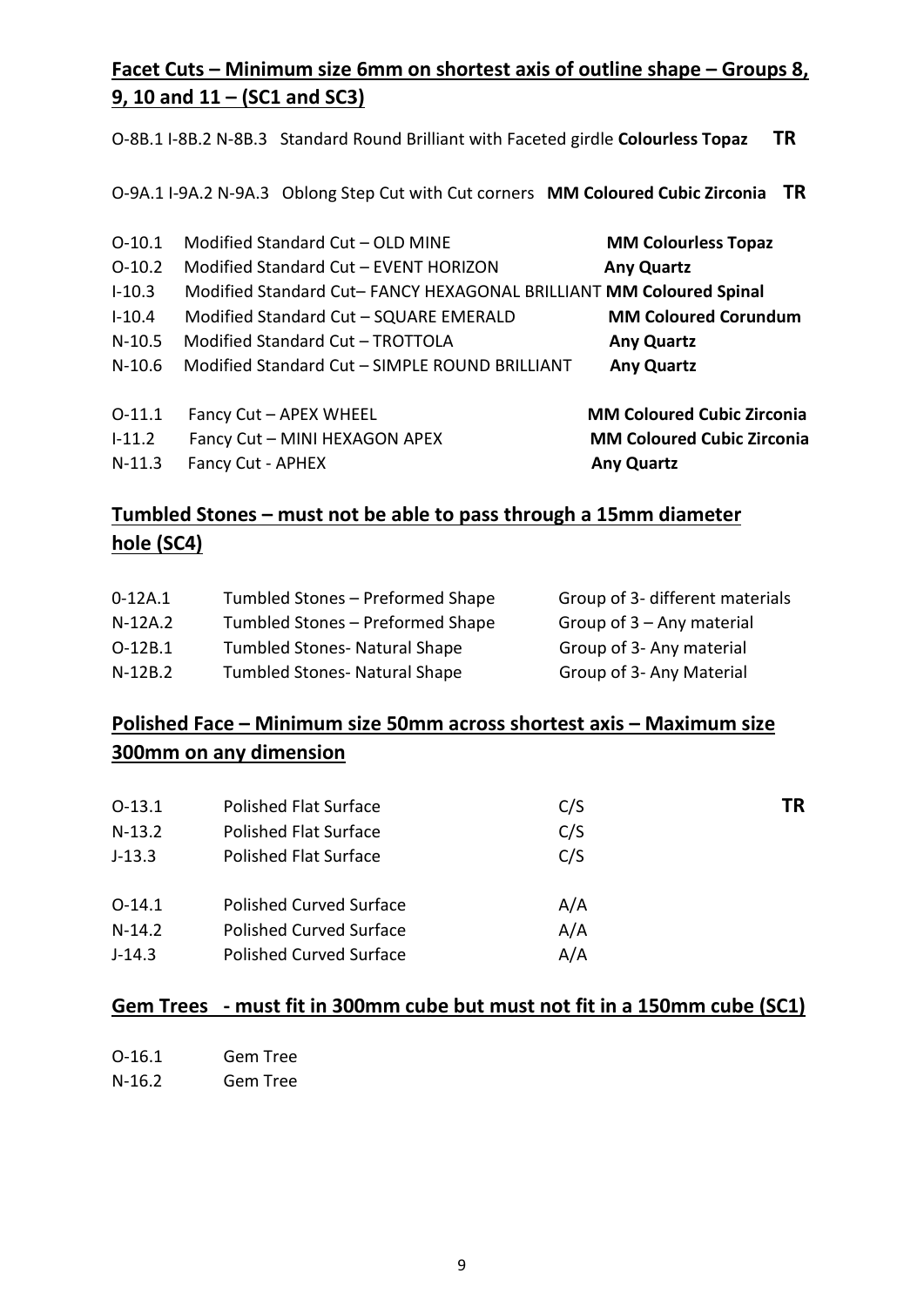# **Novelty Gemcraft – Minimum size 50mm on the longest dimension excluding base (SC1)**

| $0-17.1$ | Novelty Gem craft | ΤR |
|----------|-------------------|----|
| $N-17.2$ | Novelty Gem craft |    |

#### **Hand Fabricated and Wire Wrapped Jewellery (SC5)**

| O-18A.1   | Hand Fabricated Jewellery<br>Mineral Specimen (s) | NOT intended to include Lapidary, Fossil or                                  |
|-----------|---------------------------------------------------|------------------------------------------------------------------------------|
| $I-18A.2$ | Mineral Specimen (s)                              | Hand Fabricated Jewellery - NOT intended to include Lapidary, Fossil or      |
| $N-18A.3$ | Mineral Specimen (s)                              | Hand Fabricated Jewellery - NOT intended to include Lapidary, Fossil or      |
| O-18B.1   |                                                   | Hand Fabricated Jewellery-- WITH lapidary Item (s) cut and set by entrant    |
| $I-18B.2$ |                                                   | Hand Fabricated Jewellery - WITH lapidary item(s) cut and set by entrant     |
| N-18B.3   |                                                   | Hand Fabricated Jewellery - WITH lapidary item(s) cut and set by entrant     |
| O-18E.1   | Wire Wrapped Jewellery-                           | <b>WITH Lapidary, Fossil or Mineral Items(s) prepared/</b><br>set by entrant |
| $N-18E.2$ | Wire Wrapped Jewellery                            | WITH Lapidary. Fossil or Mineral Item (s) prepared/<br>Set by entrant        |

#### **Cast Jewellery – using Patterns, mould or Dies MADE BY ENTRANT (SC5)**

| O-19A.1 Cast Jewellery | <b>NOT</b> intended to include Lapidary Fossil or Mineral Item(s)           |  |
|------------------------|-----------------------------------------------------------------------------|--|
| N-19A.2 Cast Jewellery | <b>NOT</b> intended to include Lapidary Fossil or Mineral Item(s) <b>TR</b> |  |

### **Metal Clay Jewellery – using Patterns, Moulds or Dies MADE BY ENTRANT(SC5)**

O-19E.1 Metal Clay Jewellery **NOT** intended to include Lapidary, Fossil or Mineral Item(s) N-19E.2 Metal Clay Jewellery **NOT** intended to include Lapidary Fossil or Mineral Item(s)

#### **Cast Jewellery – using Natural Objects as Patterns (SC5)**

O-20A.1 Cast Jewellery **NOT** intended to include Lapidary Fossil or Mineral Item(s) **TR** N-20A.2 Cast Jewellery **NOT i**ntended to include Lapidary Fossil or Mineral Item(s)

#### **Metal Clay Jewellery – using natural Object as Patterns (SC5)**

O-20E.1 Metal Clay Jewellery **NOT** intended to include lapidary, fossils or minerals N-20E.2 Metal Clay Jewellery **NOT** intended to include lapidary, fossils or minerals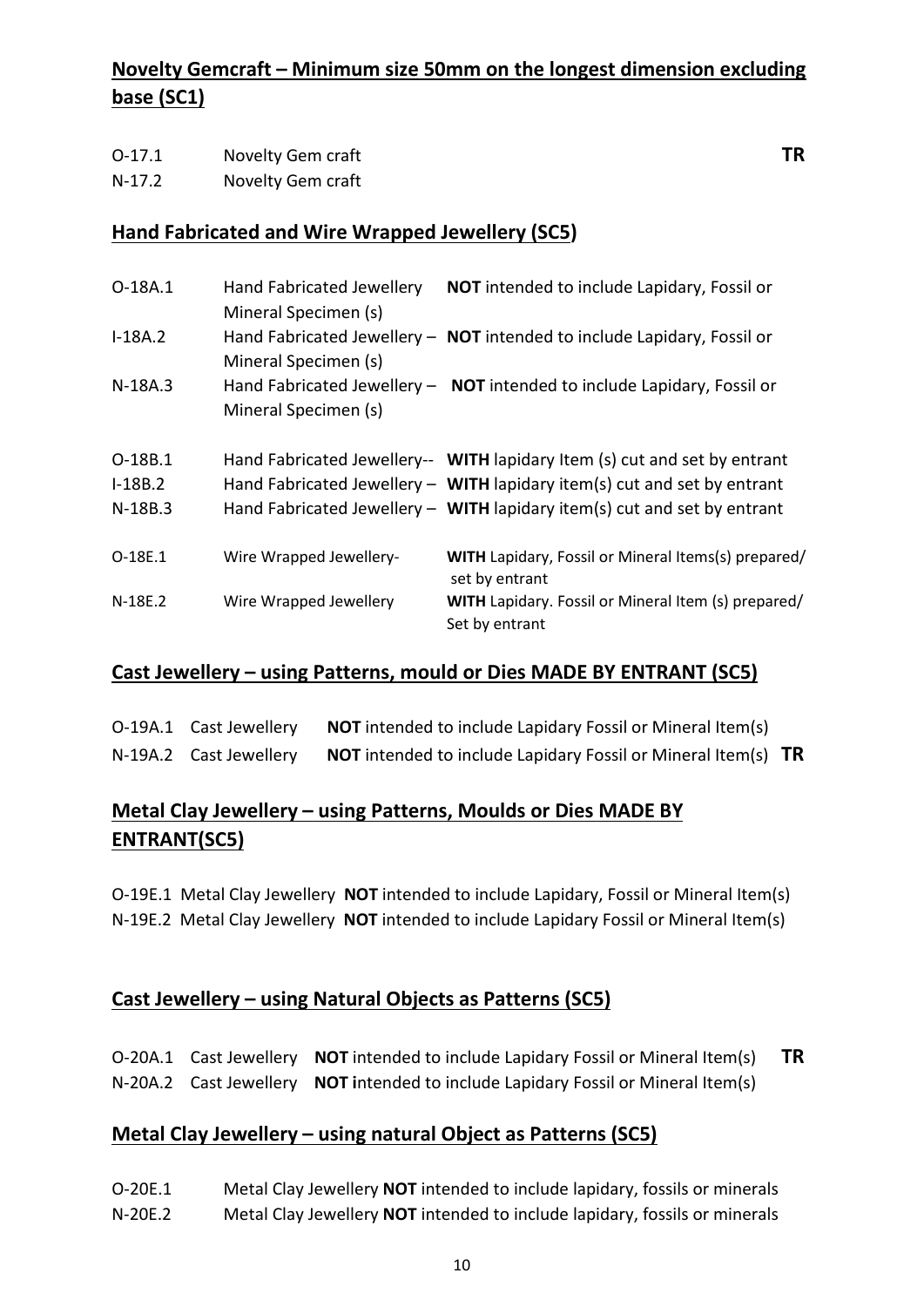# **Cast Jewellery – using Commercial Wax Models or Patterns (SC5)**

| $O-21B.1$ | Cast Jewellery | <b>WITH</b> Lapidary Item(s) Cut and Set by Entrant |
|-----------|----------------|-----------------------------------------------------|
| $N-21B.2$ | Cast Jewellery | <b>WITH</b> Lapidary Item(s) Cut and Set by Entrant |

#### **Metal Clay Jewellery – using Commercial Wax Models or Patterns (SC5)**

O-21G.1 Metal Clay Jewellery **WITH** Commercial Lapidary Item(s) set by Entrant N-21G.2 Metal Clay Jewellery **WITH** Commercial Lapidary Item(s) set by Entrant

#### **Combined Jewellery – with Lapidary Items cut and set by Entrant (SC5)**

O-23B.1 Combined Jewellery **WITH** lapidary items cut & set by Entrant

#### **Enamelled Jewellery in Hand Fabricated Setting (SC5)**

- O-24A.1 Enamelled Jewellery in hand fabricated setting
- N-24A.2 Enamelled Jewellery in hand fabricated setting

#### **Commercial Mount Jewellery (SC5)**

| Commercial Mount Jewellery WITH Lapidary item(s) cut and set by entrant<br>$0 - 25.1$ |  |
|---------------------------------------------------------------------------------------|--|
|---------------------------------------------------------------------------------------|--|

- I-25.2 Commercial Mount Jewellery **WITH** Lapidary item(s) cut and set by entrant
- N-25.3 Commercial Mount Jewellery **WITH** Lapidary item(s) cut and set by entrant

#### **Enamelling Sections (SC5)**

- O-26A.1 Enamelled Jewellery in Commercial Mount
- N-26A.2 Enamelled Jewellery in Commercial Mount
- 0-26B.1 Enamelled Jewellery without Mount **TR**
- N-26B.2 Enamelled Jewellery without Mount
- O-26C.1 Enamelling non-Jewellery
- N-26C.2 Enamelling non-Jewellery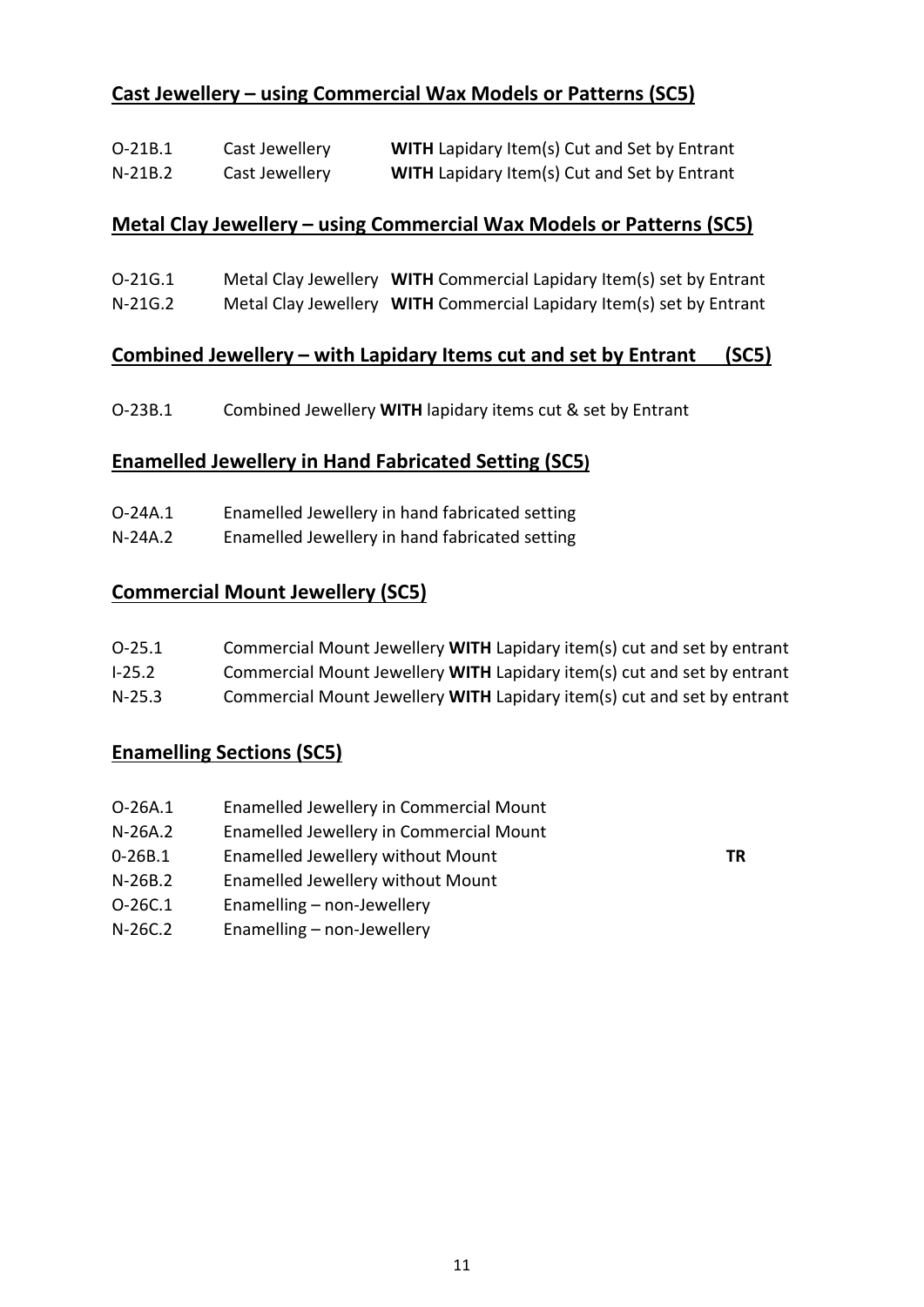# **Showcases**

O-29B.1 Showcase General – LIT

# **Fossils**

| $O-32A.1$ | Fossils Non-Display - Any Locality |                          |
|-----------|------------------------------------|--------------------------|
| $N-32A.2$ | <b>Fossils Non-Display</b>         | Any locality             |
|           |                                    |                          |
| O-32B.1   | <b>Fossils Non-Display</b>         | Group of 3 Invertebrates |
| $N-32B.2$ | <b>Fossils Non-Display</b>         | Group of 3 Invertebrates |

# **Minerals**

| O-34A.1   | Mineral Non-Display | Single Specimen | Any Locality | <b>Cabinet Size</b> |
|-----------|---------------------|-----------------|--------------|---------------------|
| $N-34A.2$ | Mineral Non-Display | Single Specimen | Any Locality | <b>Cabinet Size</b> |
| $O-34A-3$ | Mineral Non-Display | Single Specimen | Any Locality | Miniature           |
| N.34A.4   | Mineral Non-Display | Single Specimen | Any Locality | Miniature           |
| $O-34B.1$ | Mineral Non-Display | Group of Three  | Any Locality | Thumbnail           |
| $N-34B.2$ | Mineral Non-Display | Group of Three  | Any Locality | Thumbnail           |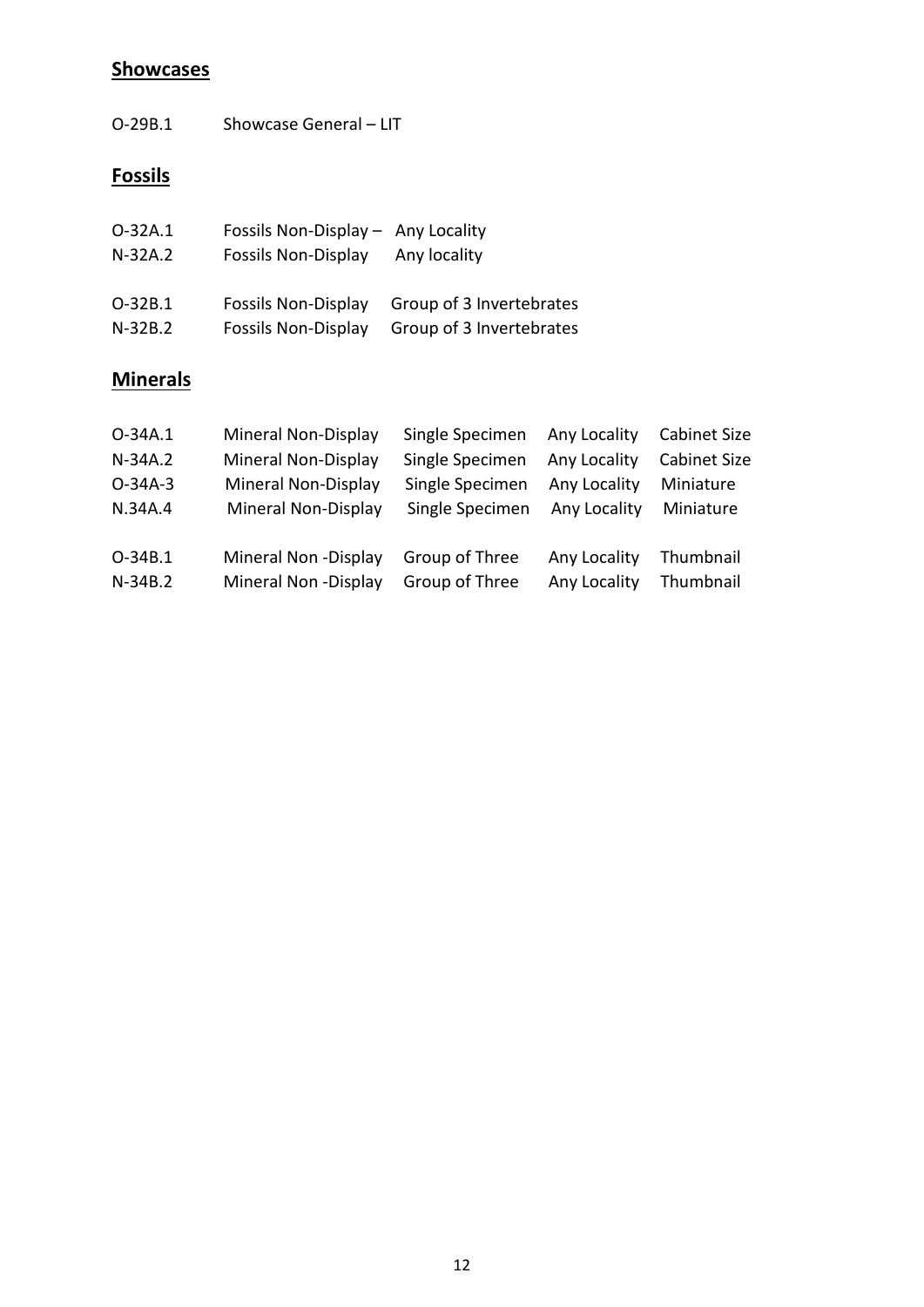#### **GEMKHANA 2022 OFFICIAL COMPETITION FORM**

#### **Mail to: The Competition Committee**

#### **PO Box 109, Gymea NSW 2227**

Postal Entries: All Entry Forms and fees- must be RECEIVED BY THE COMMITTEE by Friday 19<sup>th</sup> August 2022 Hand delivered: Entries-Saturday 20<sup>th</sup> August 2022 (8.00am to Noon) at Port Hacking Lapidary Club **COMPETITOR DETAILS** Name: ............................................................................................................. Email: ...................................................................................................................................................... Address.................................................................................................................................................... State: ………………………… Postcode…………………. Personal Contact No ................................................... Full Club Details: ...................................................................................................................................... For Juniors Only, Date of Birth: ...../...../......... (NB: Must be under 16 at 16<sup>th</sup> August 2022) ENTRY SUMMARY AND FEES ( Cheques made payable to Gem and Lapidary Council of NSW Inc) No of Entries: ………………………………… Are entries to be returned by mail? (Circle) Yes/No Entry Fees-\$1.00 per entry for first ten entries, thereafter free Amount \$.................................. Return Postage- Registered **by a statement of the Contract Contract Contract Contract Contract Contract Contract Contract Contract Contract Contract Contract Contract Contract Contract Contract Contract Contract Contract C** Total Amount Enclosed \$.................................

Signature of Competitor: ....................................................................

|            |          |            |          |            |          | ENTRIES BY SECTION- Postal (by Friday 19/08/22 and Drop off (Saturday 20/08/22 |          |             |                |
|------------|----------|------------|----------|------------|----------|--------------------------------------------------------------------------------|----------|-------------|----------------|
| Section No | Entries  | Section No | Entries  | Section No | Entries  | <b>Section Nol</b>                                                             | Entries  | Section Nol | <b>Entries</b> |
|            | (1 or 2) |            | (1 or 2) |            | (1 or 2) |                                                                                | (1 or 2) |             | (1 or 2)       |
| $O-1A.1$   |          | $I-1A.2$   |          | $N-1A.3$   |          | $J-1A.4$                                                                       |          | $O-1A.5$    |                |
| $I-1A.6$   |          | $N-1A.7$   |          | $J-1A.8$   |          | $O-1B.1$                                                                       |          | $I-1B.2$    |                |
| $N-1B.3$   |          | $J-1B.4$   |          | $O-1B.5$   |          | $I-1B.6$                                                                       |          | $N-1B.7$    |                |
| $J-1B.8$   |          | $O-2A.1$   |          | $I-2A.2$   |          | $N-2A.3$                                                                       |          | $O-2B.1$    |                |
| $I-2B.2$   |          | $N-2B.3$   |          | $0 - 3.1$  |          | $1 - 3.2$                                                                      |          | $N-3.3$     |                |
| $J - 3.4$  |          | $O-3.5$    |          | $N-3.6$    |          | $O-4A$                                                                         |          | $O-4B$      |                |
| $O-8B.1$   |          | $I-8B.2$   |          | $N-8B.3$   |          | $O-9A.1$                                                                       |          | $I-9A.2$    |                |
| N-9A.3     |          | $0 - 10.1$ |          | $O-10.2$   |          | $I-10.3$                                                                       |          | $I-10.4$    |                |
| $N-10.5$   |          | $N-10.6$   |          | $0-11.1$   |          | $I-11.2$                                                                       |          | $N-11.3$    |                |
| $O-12A.1$  |          | $N-12A.2$  |          | $O-12B.1$  |          | $N-12B.2$                                                                      |          |             |                |
| 0.13.1     |          | $N-13.2$   |          | $J-13.3$   |          | $0-14.1$                                                                       |          | N-14.2      |                |
| $J-14.3$   |          | $O-18A.1$  |          | $I-18A.2$  |          | N-18A.3                                                                        |          | O-18B.1     |                |
| $I-18B.2$  |          | N-18B.2    |          | O-18E.1    |          | N-18E.2                                                                        |          | O-19A.1     |                |
| N-19A.2    |          | O-19E.1    |          | N-19E.2    |          | $O-20A.1$                                                                      |          | N-20A.2     |                |
| O-20E.1    |          | N-20E.2    |          | $O-21B.1$  |          | $N-21B.2$                                                                      |          | $O-21G.1$   |                |
| N-21G.2    |          | $O-23B.1$  |          | $0 - 24.1$ |          | N-24A.2                                                                        |          | $0 - 25.1$  |                |
| $I-25.2$   |          | $N-25.3$   |          | $O-26A.1$  |          | $N-26A.2$                                                                      |          | $O-26B.1$   |                |
| N-26B.2    |          | $O-26C.1$  |          | N-26C.2    |          |                                                                                |          |             |                |
|            |          |            |          |            |          |                                                                                |          |             |                |

|            |                |               |            | <b>ENTRIES BY SECTIONS- Delivered and Setup by Entrant at Gemkhana (Friday 23/09/22)</b> |                  |             |            |            |                |
|------------|----------------|---------------|------------|------------------------------------------------------------------------------------------|------------------|-------------|------------|------------|----------------|
| Section No | <b>Entries</b> | Section       | Entries    | Section Nol                                                                              | Entries          | Section No! | Entries    | Section No | l Entries 1or2 |
|            | $1$ or $2$     | No            | $1$ or $2$ |                                                                                          | 1or <sub>2</sub> |             | $1$ or $2$ |            |                |
| $O-5A.1$   |                | <b>N-5A.2</b> |            | IO-5B.1                                                                                  |                  | N-5B.2      |            | $IO-5E.1$  |                |
| $N-5E.2$   |                | $O-16.1$      |            | $N-16.2$                                                                                 |                  | $ O-17.1$   |            | $N-17.2$   |                |
| $O-29B.1$  |                | IO-32A.1      |            | N-32A.2                                                                                  |                  | O-32B.1     |            | $N-32B.2$  |                |
| $O-34A.1$  |                | N-34A.2       |            | $O-34A.3$                                                                                |                  | N-34A.4     |            | $IO-34B.1$ |                |
| $N-34B.2$  |                |               |            |                                                                                          |                  |             |            |            |                |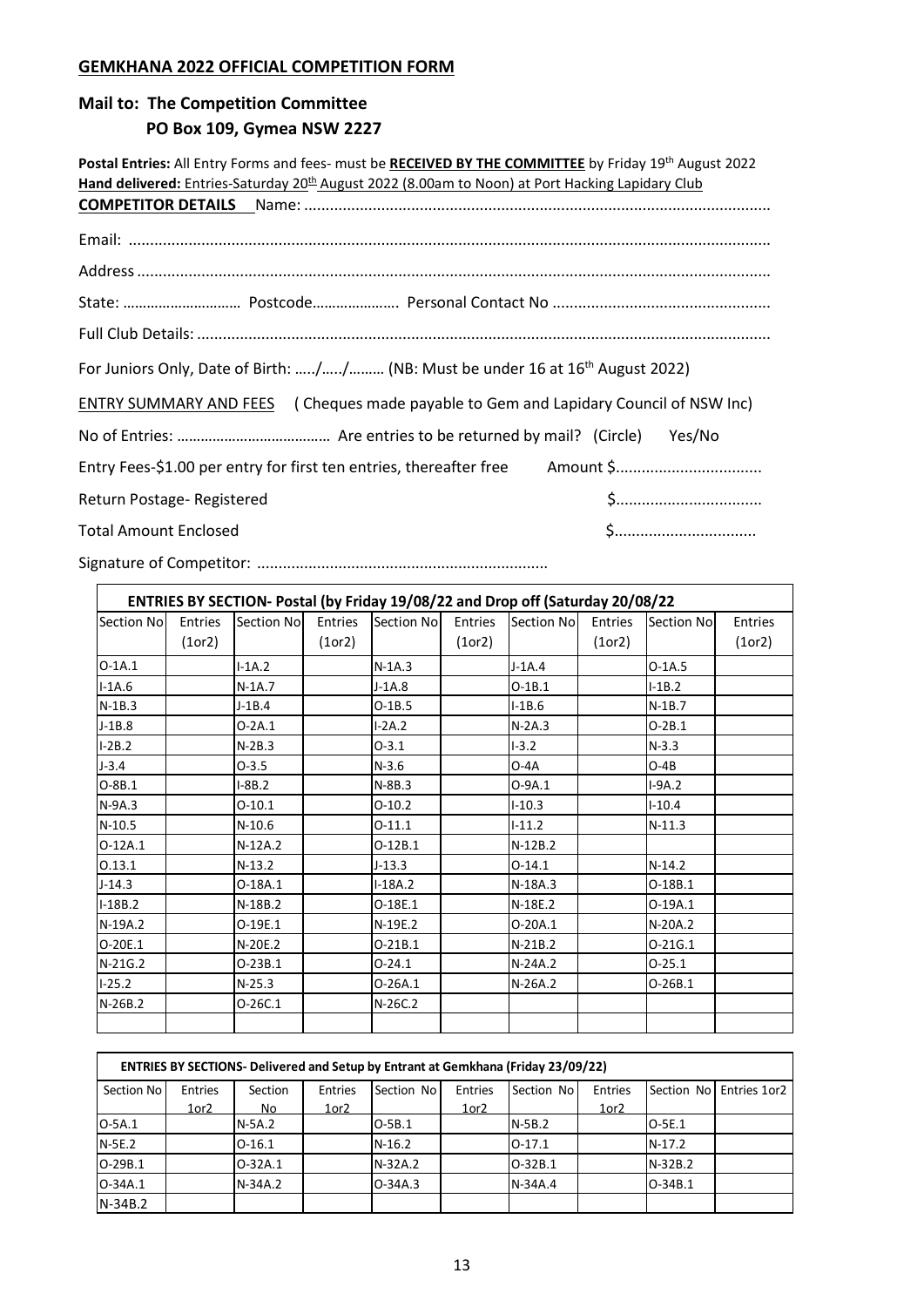Section: O-8B.1 I-8B.2 N-8B.3 Material: Colourless Topaz Facets:  $57 + 16$  Girdle (Crown = 33 Pavilion = 24) Meets: 57 (Crown =  $32$ ) Pavilion = 25)









Angles for R.I.  $= 1.610$ 8-fold, mirror-image symmetry 96 index  $L/W = 1.000$  T/W = 0.536 U/W = 0.536  $P/W = 0.435$  C/W = 0.156  $Vol./W^3 = 0.205$ 

| P <sub>1</sub> | $42.00^{\circ}$ | $03-09-15-21-27-33-39-45$ - Cut to form TCP<br>51-57-63-69-75-81-87-93   |                              |
|----------------|-----------------|--------------------------------------------------------------------------|------------------------------|
| P <sub>2</sub> | $90.00^{\circ}$ | 03-09-15-21-27-33-39-45- Set stone size<br>51-57-63-69-75-81-87-93       |                              |
| P3             | $40.00^{\circ}$ | 96-12-24-36-48-60-72-84                                                  | Meet P1 at girdle a form PCP |
| <b>CROWN</b>   |                 |                                                                          |                              |
| C <sub>1</sub> | $46.00^{\circ}$ | 03-09-15-21-27-33-39-45- Set girdle thickness<br>51-57-63-69-75-81-87-93 |                              |
| C2             | $38.00^{\circ}$ | 96-12-24-36-48-60-72-84                                                  | Meet C1 at girdle            |
| C <sub>3</sub> | $23.00^{\circ}$ | $06-18-30-42-54-66-78-90$                                                | Meet $C1-C2$                 |
| C <sub>4</sub> | $0.00^\circ$    | Table                                                                    | Meet $C2-C3$                 |
|                |                 |                                                                          |                              |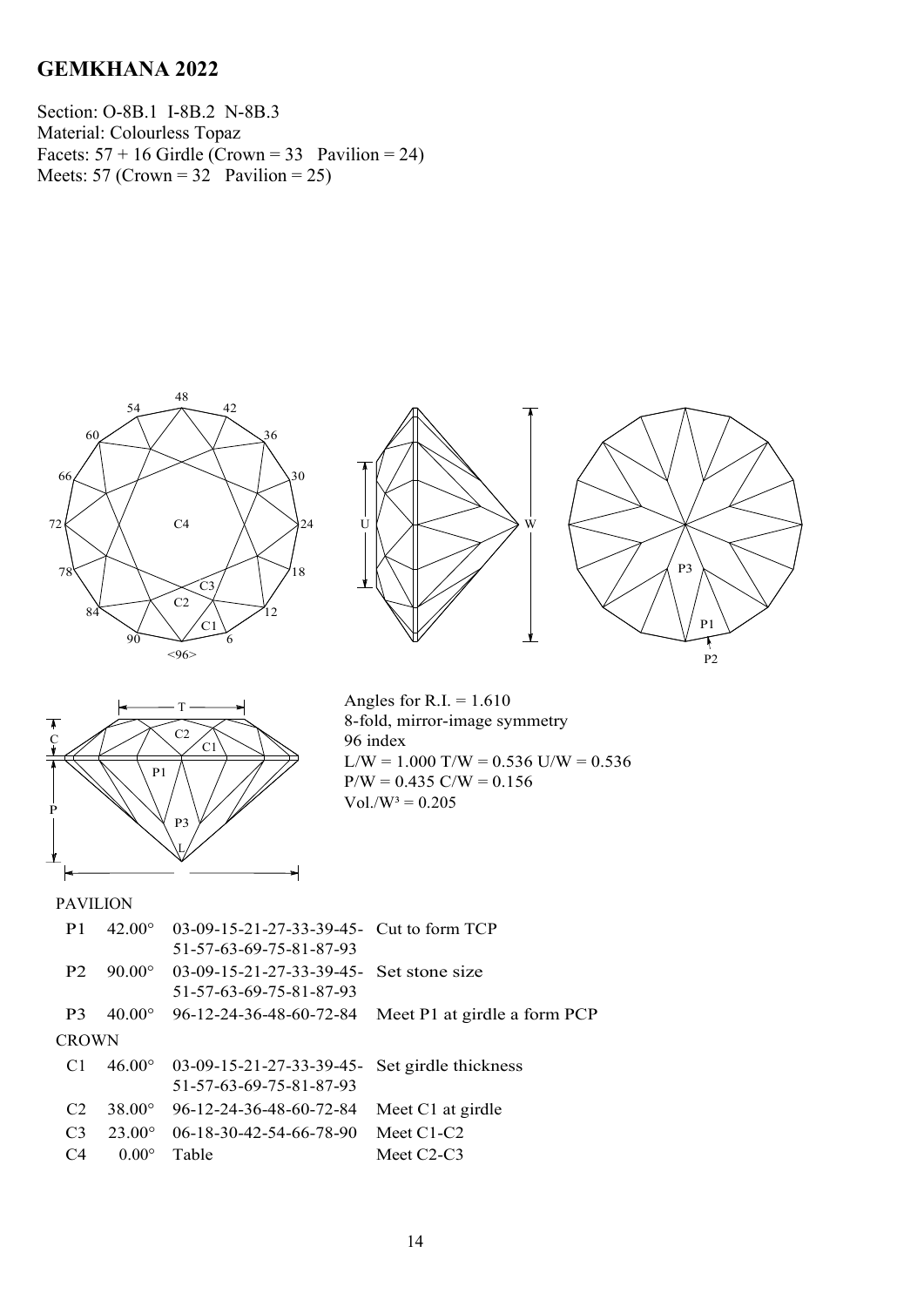**Section :** O-9A-1 I-9A-2 N-9A-3 **Material :** MM Coloured Cubic Zirconia **Facets :** 45 + 8 Girdle =53 (Crown 25 Pavilion =20) **Meets :** 44 (Crown = 24 Pavilion = 20)









Angles for R.I.  $= 2.160$ 2-fold, mirror-image symmetry 96 index  $L/W = 1.330$  T/W = 0.812 U/W = 0.482  $P/W = 0.604$  C/W = 0.223  $Vol./W^3 = 0.555$ 

| P <sub>1</sub>  | $90.00^\circ$ | 96-48                    | Set length of stone         |
|-----------------|---------------|--------------------------|-----------------------------|
| P <sub>2</sub>  | $90.00^\circ$ | 24-72                    | Set width of stone          |
| P <sub>3</sub>  | $56.00^\circ$ | 96-48                    | Set girdle line             |
| P <sub>4</sub>  | $56.00^\circ$ | 24-72                    | Level girdle                |
| P <sub>5</sub>  | $49.00^\circ$ | 96-48                    | Cut width (approx 1/3rd)    |
| <b>P6</b>       | $49.00^\circ$ | $24 - 72$                | Meet P5                     |
| P7              | $42.00^\circ$ | 96-48                    | Cut width (approx 1/3rd)    |
| P8              | $42.00^\circ$ | 24-72                    | Meet P7                     |
| P9              | $49.00^\circ$ | 12-36-60-84 Meet P8-P7   |                             |
| P <sub>10</sub> | $56.00^\circ$ | 12-36-60-84 Meet P6-P5   |                             |
| P11             | $90.00^\circ$ | 12-36-60-84 Level girdle |                             |
| <b>CROWN</b>    |               |                          |                             |
| A               | $50.00^\circ$ | 96-48                    | Set girdle girdle thickness |
| B               | $50.00^\circ$ | 12-36-60-84              | Level girdle                |
| $\mathsf{C}$    | $50.00^\circ$ | 24-72                    | Level girdle                |
| D               | $40.00^\circ$ | 96-48                    | Cut to width required       |
| E               | $40.00^\circ$ | 12-36-60-84              | Meet D                      |
| F               | $40.00^\circ$ | 24-72                    | Meet E                      |
| G               | $25.00^\circ$ | 96-48                    | Cut to width required       |
| H               | $25.00^\circ$ | 12-36-60-84              | Meet G                      |
| I               | $25.00^\circ$ | 24-72                    | Meet H<br>15                |
| J               | $0.00^\circ$  | Table                    |                             |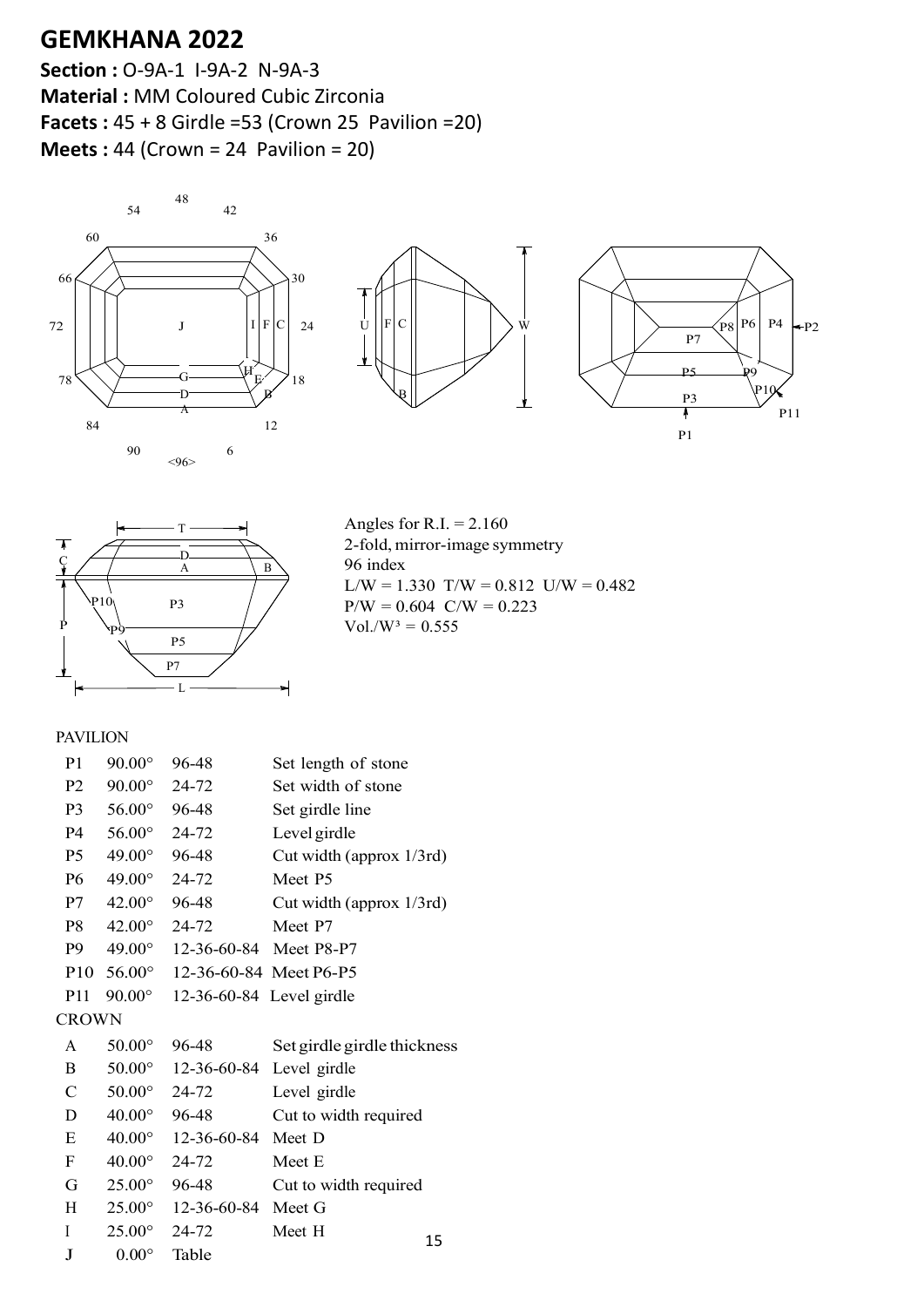Section: O-10.1 Material: Colourless Topaz Facets:  $81 + 8$  Girdle =  $89$  (Crown = 33 Pavilion = 48) Meets:  $49$  (Crown = 24 Pavilion = 25)







T  $\sim$   $\sim$   $\sim$ 1 4  $\setminus$  3 P  $6\sqrt{5}$ 7 L

Designer : Steve & Nancy Attaway Angles for R.I. =  $1.610$  $81 + 8$  girdles = 89 facets 4-fold, mirror-image symmetry 96 index L/W =  $1.000$  T/W =  $0.523$  U/W =  $0.523$ P/W = 0.491 C/W = 0.131  $Vol.W^3 = 0.239$ 

#### PAVILION

| 1 | $53.77^{\circ}$ | 03-21-27-45- Cut to TCP<br>51-69-75-93          |
|---|-----------------|-------------------------------------------------|
| 2 | $90.00^\circ$   | 03-21-27-45- Size & level girdle<br>51-69-75-93 |
| 3 | $48.67^\circ$   | 02-22-26-46- Meet 1 @ girdle<br>50-70-74-94     |
| 4 | $47.91^\circ$   | 04-20-28-44- Meet 1 @ girdle<br>52-68-76-92     |
| 5 | 47.74°          | 01-23-25-47- Meet $@$ girdle<br>49-71-73-95     |
| 6 | $41.02^\circ$   | 10-14-34-38- Meet @ girdle<br>58-62-82-86       |
| 7 | $39.00^\circ$   | 03-21-27-45- Form PCP<br>51-69-75-93            |

| <b>CROWN</b> |
|--------------|
|--------------|

|  | $A$ 33.18° 03-21-27-45- Set girdle thickness |
|--|----------------------------------------------|
|  | 51-69-75-93                                  |

B 28.84° 01-23-25-47- Meet A @ girdle 49-71-73-95

C 27.45° 05-19-29-43- Meet A @girdle 53-67-77-91

- D 24.79° 03-21-27-45- Meet A, B, C 51-69-75-93
- E 0.00° Table Meet B, C, D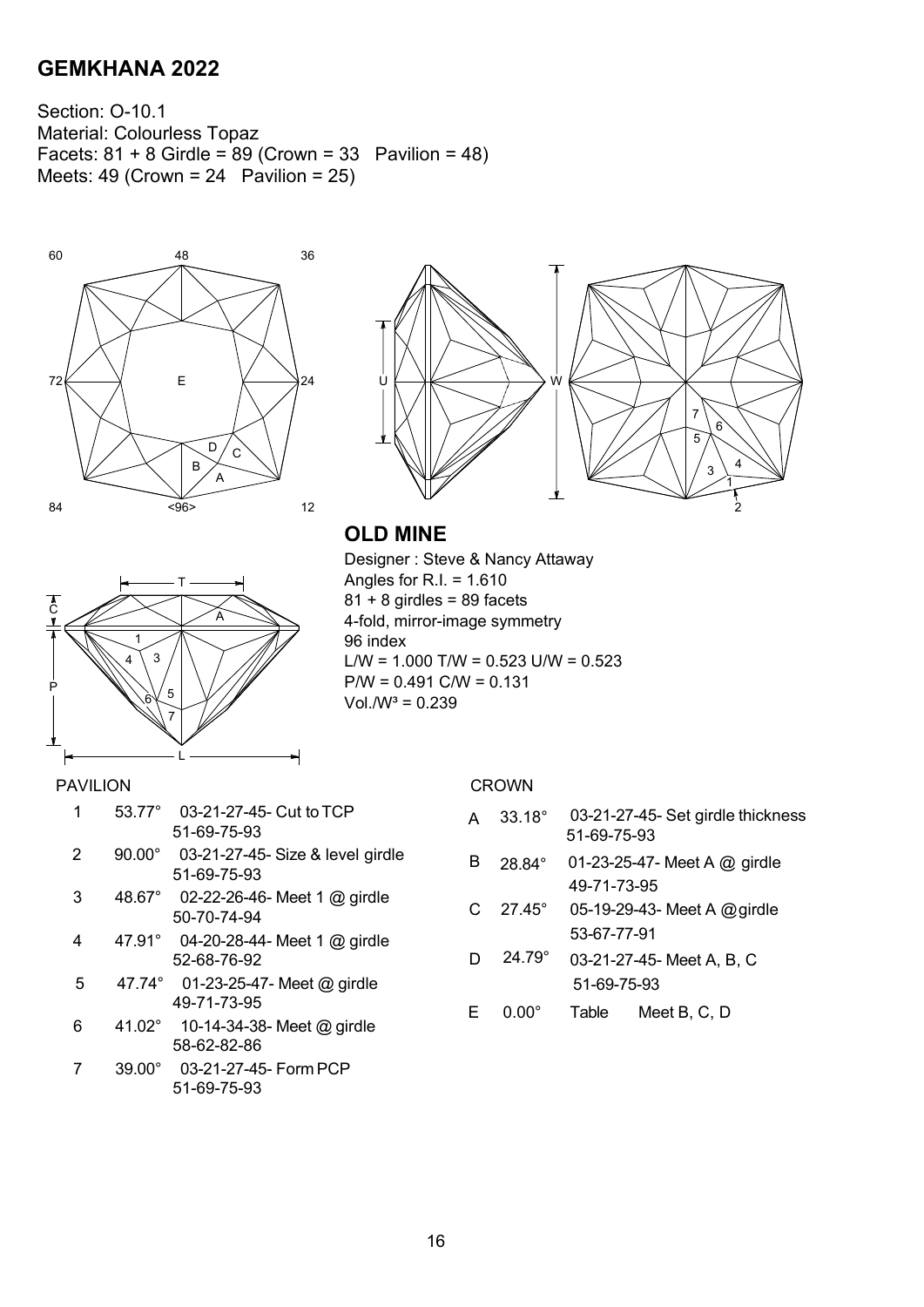Section:O-10.2 Material: Any Quartz Facets:  $67 + 15$  Girdle (Crown = 37 Pavilion = 30) Meets: 55 (Crown =  $30^{\circ}$  Pavilion = 25)









# **EVENT HORIZON**

Designer : Arya Akhavan Angles for R.I. = 1.540  $67 + 15$  girdles = 82 facets 3-fold, mirror-image symmetry 96 index L/W =  $1.011$  T/W =  $0.531$  U/W =  $0.495$ P/W = 0.429 C/W = 0.176  $Vol.W^3 = 0.190$ 

#### PAVILION CROWN

| P <sub>1</sub> | $43.19^{\circ}$  | 06-26-38-58-70-90 | Cut to TCP     |
|----------------|------------------|-------------------|----------------|
| P <sub>2</sub> | $90.00^\circ$    | 06-26-38-58-70-90 | Set Stone Si   |
| P3             | $41.50^\circ$    | 07-25-39-57-71-89 | Meet $P$ & for |
| P <sub>4</sub> | 44.04 $^{\circ}$ | 05-27-37-59-69-91 | Meet P3        |
| P <sub>5</sub> | $45.37^{\circ}$  | 96-32-64          | Meet P3        |
| P6             | $55.00^{\circ}$  | 03-29-35-61-67-93 | Meet P1, P4    |
| P7             | $55.00^{\circ}$  | 96-32-64          | MEET P4. P     |
| P8             | $90.00^\circ$    | 03-29-35-61-67-93 | Level Girdle   |
| P9             | $90.00^{\circ}$  | 96-32-64          | Level Girdle   |

| Р1. | $43.19^{\circ}$ | 06-26-38-58-70-90         | Cut to TCP             | C1  | $45.00^\circ$          | 96-32-64          | <b>Set Girdle Thickness</b> |
|-----|-----------------|---------------------------|------------------------|-----|------------------------|-------------------|-----------------------------|
| P2. | $90.00^{\circ}$ | 06-26-38-58-70-90         | Set Stone Size         | C2  | $45.00^\circ$          | 03-29-35-61-67-93 | Level Girdle                |
| P3. | 41.50°          | 07-25-39-57-71-89         | Meet P & form PCP      | C3  | 41.95 $^{\circ}$       | 06-26-38-58-70-90 | Level Girdle                |
| P4  | $44.04^\circ$   | 05-27-37-59-69-91         | Meet P3                |     | $C4$ 39.84 $^{\circ}$  | 04-28-36-60-68-92 | Meet C2, C3 $@$ girdle      |
| P5. | $45.37^{\circ}$ | 96-32-64                  | Meet P3                |     | $C5 \quad 34.53^\circ$ | 03-29-35-61-67-93 | Meet C1, C2, C4             |
| P6. | $55.00^{\circ}$ | 03-29-35-61-67-93         | Meet P1, P4, P5        |     | $C6 \quad 32.36^\circ$ | 02-30-34-62-66-94 | Meet C1, C2, C4, C5         |
| P7. | $55.00^\circ$   | 96-32-64                  | <b>MEET P4, P5, P6</b> | C7  | $33.98^\circ$          | 96-32-64          | Meet C1, C2, C4, C5, C6     |
| P8  | $90.00^\circ$   | 03-29-35-61-67-93         | Level Girdle           | C8. | 0.00                   | Table             |                             |
|     |                 | <b>BO 00.000 00.00.01</b> |                        |     |                        |                   |                             |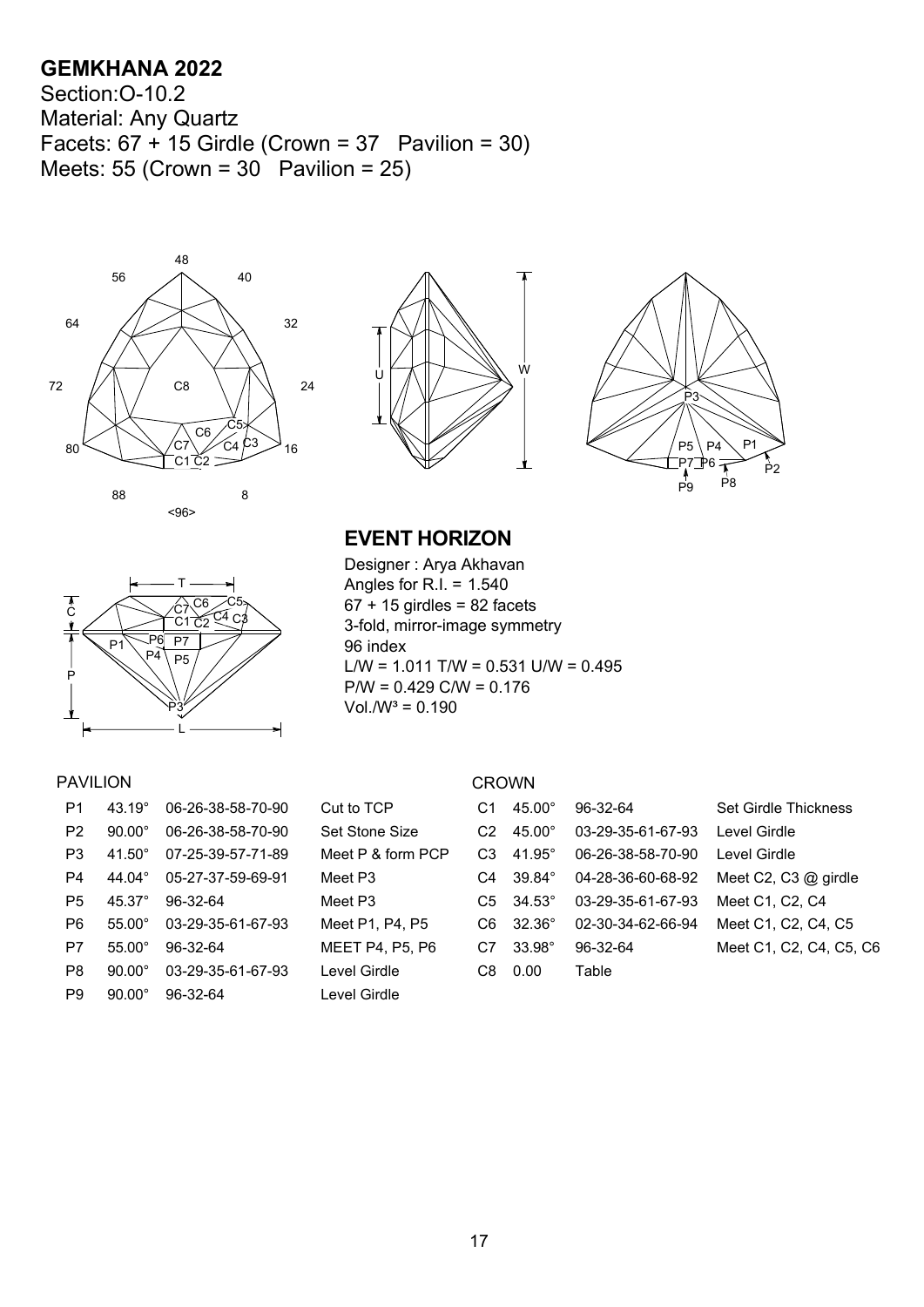Section: I-10.3 Material: MM Coloured Spinel Facets:  $49 + 12$  Girdle =  $61$  (Crown = 25 Pavilion = 24) Meets:  $43$  (Crown =  $24$  Pavilion = 19)





# U  $\sim$   $\sim$   $\sim$   $\sim$   $\sim$   $\sim$   $\sim$ C1 P1 P  $\vee$ P3 L

**FANCY HEXAGONAL BRILLIANT**

Designer Jim Perkins Angles for R.I. = 1.720  $49 + 12$  girdles = 61 facets 6-fold, mirror-image symmetry 96 index L/W =  $1.073$  T/W =  $0.524$  U/W =  $0.454$ P/W = 0.449 C/W = 0.161  $Vol.W^3 = 0.225$ 

| P1             | 43.00°          | 02-14-18-30-34-46- Cut to TCP     |                                         |
|----------------|-----------------|-----------------------------------|-----------------------------------------|
|                |                 | 50-62-66-78-82-94                 |                                         |
| P2             | $90.00^{\circ}$ | 02-14-18-30-34-46- Set Stone Size |                                         |
|                |                 | 50-62-66-78-82-94                 |                                         |
| P3             | $42.00^{\circ}$ |                                   | 01-15-17-31-33-47- Meet P1 & Form PCP   |
|                |                 | 49-63-65-79-81-95                 |                                         |
| CROWN          |                 |                                   |                                         |
| C <sub>1</sub> | $37.50^{\circ}$ |                                   | 02-14-18-30-34-46- Set Girdle thickness |
|                |                 | 50-62-66-78-82-94                 |                                         |
| C <sub>2</sub> | $34.00^{\circ}$ | 96-16-32-48-64-80                 | Meet C1 $@$ girdle                      |
| C <sub>3</sub> | $12.00^{\circ}$ | 08-24-40-56-72-88                 | Meet C1-C2                              |
| C:4            | $0.00^\circ$    | Table                             | Meet $C2-C3$                            |
|                |                 |                                   |                                         |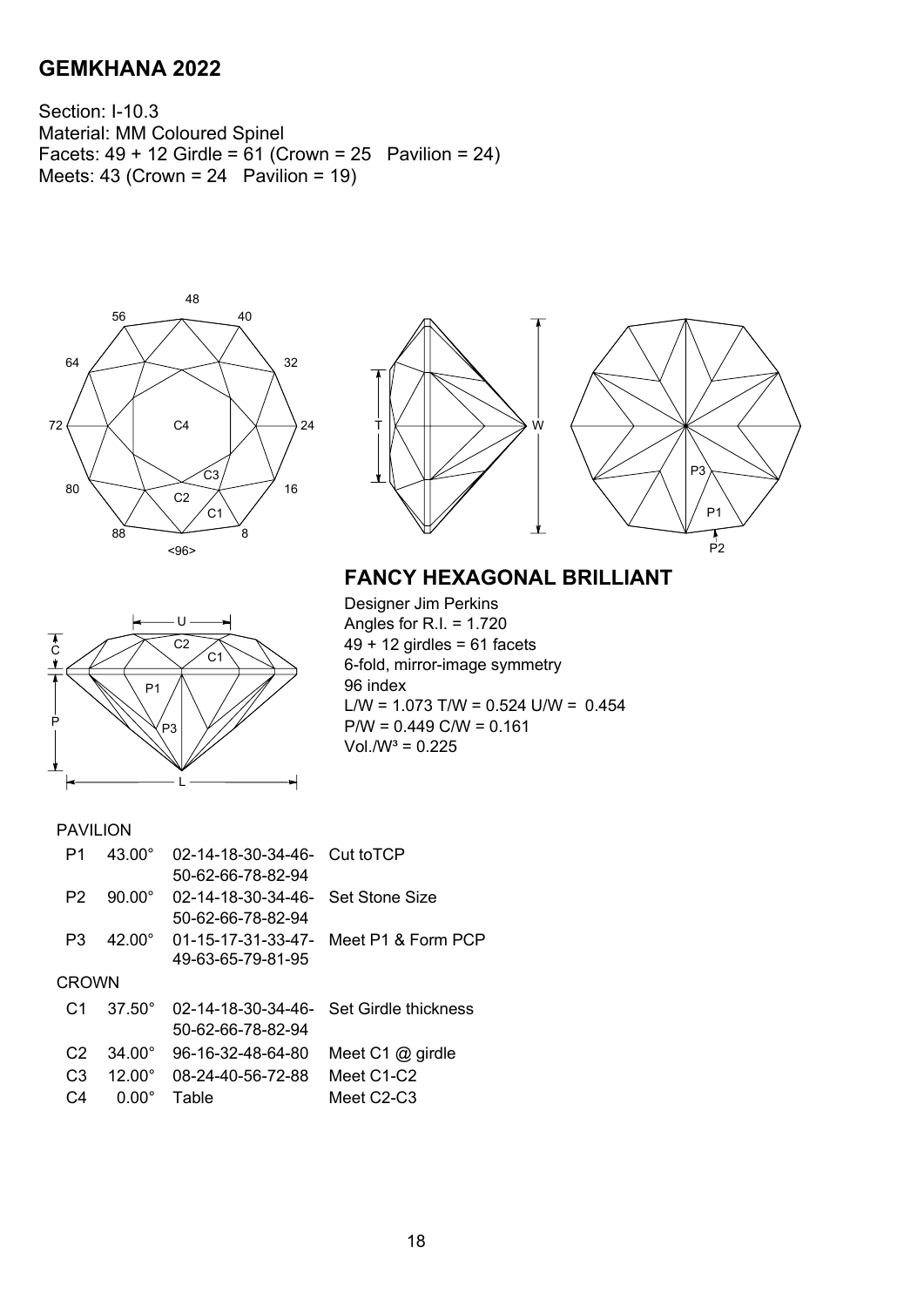Section: I-10.4 Material: MM Coloured Corundum Facets:  $53 + 8$  girdle =  $61$  (Crown = 29 Pavilion = 24) Meets: 29 (Crown = 16 Pavilion = 13)









**SQUARE EMERALD**

Designer: Jim Perkins Angles for R.I. =  $1.760$  $53 + 8$  girdles = 61 facets 4-fold, mirror-image symmetry 96 index L/W =  $1.000$  T/W =  $0.521$  U/W =  $0.521$  $P/W = 0.441$  C/W = 0.142  $Vol. /W^3 = 0.264$ 

#### PREFORM

|                 | $40.01^\circ$                  | 96-24-48-72                | Cut to TCP                  |                |                 |             |                              |
|-----------------|--------------------------------|----------------------------|-----------------------------|----------------|-----------------|-------------|------------------------------|
|                 | $90.00^\circ$                  | 96-24-48-72                | Set stone width             | C1             | $36.00^\circ$   | 96-24-48-72 | Set Girdle thickn            |
|                 | $34.04^\circ$<br>$90.00^\circ$ | 12-36-60-84<br>12-36-60-84 | Cut to TCP<br>Level girdle  | C2             | $22.25^\circ$   | 12-36-60-84 | Level girdle                 |
| <b>PAVILION</b> |                                |                            |                             | C <sub>3</sub> | $24.70^{\circ}$ |             | 03-21-27-45- Meet C1-C2-G1-G |
| P1              | $36.00^\circ$                  | 54-66-78-90                | 06-18-30-42- Cut to new PCP |                |                 | 51-69-75-93 |                              |
| P <sub>2</sub>  | $38.95^{\circ}$                | 03-21-27-45- Meet G1-G2    |                             | C <sub>4</sub> | $21.20^\circ$   |             | 06-18-30-42- Meet C2-C3-G1-G |
|                 |                                | 51-69-75-93                |                             |                |                 | 54-66-78-90 |                              |
| P <sub>3</sub>  | $47.94^{\circ}$                | 96-24-48-72                | Meet G1-G2-P2               | C <sub>5</sub> | $12.00^{\circ}$ | 12-36-60-84 | Meet C3-C4-C5                |
| P4              | 38.95°                         | 12-36-60-84                | Level girdle                | C6             | $0.00^\circ$    | Table       |                              |

#### CROWN

| C1             | $36.00^{\circ}$          |                          | 96-24-48-72 Set Girdle thickness |
|----------------|--------------------------|--------------------------|----------------------------------|
|                | $C2 \t22.25^\circ$       | 12-36-60-84 Level girdle |                                  |
|                | $C3 \quad 24.70^{\circ}$ |                          | 03-21-27-45- Meet C1-C2-G1-G2    |
|                |                          | 51-69-75-93              |                                  |
|                | $C4 \quad 21.20^\circ$   |                          | 06-18-30-42- Meet C2-C3-G1-G2    |
|                |                          | 54-66-78-90              |                                  |
| C <sub>5</sub> | $12.00^{\circ}$          | 12-36-60-84              | Meet C3-C4-C5                    |
| C6             | $0.00^\circ$             | Table                    |                                  |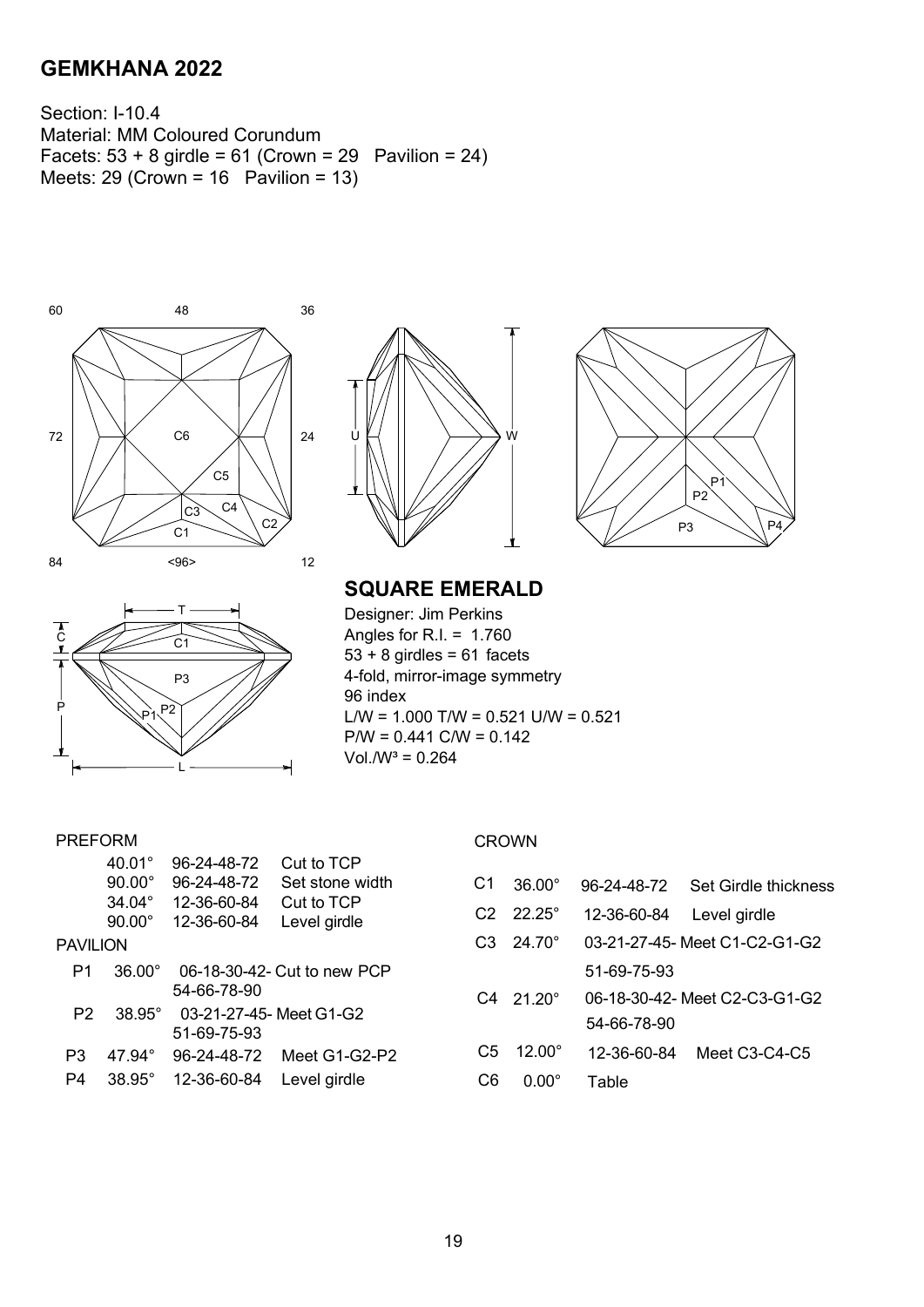Section: N-10.5 Material: Any Quartz Facets:  $37 + 8$  Girdle =  $45$  (Crown =  $17$  Pavilion =  $20$ ) Meets:  $25$  (Crown = 16 Pavilion = 9)









**TROTTOLA**

Author Marco Voltolini Angles for R.I. =  $1.540$  $37 + 8$  girdles = 45 facets 4-fold, mirror-image symmetry 96 index L/W =  $1.000$  T/W =  $0.384$  U/W =  $0.384$ P/W = 0.520 C/W = 0.195  $Vol.W^3 = 0.297$ 

#### PAVILION

|   | $41.50^{\circ}$ | 96-06-12-18- Form TCP            |
|---|-----------------|----------------------------------|
|   |                 | 24-30-36-42-                     |
|   |                 | 48-54-60-66-                     |
|   |                 | 72-78-84-90                      |
| 2 | $90.00^{\circ}$ | 96-24-48-72 Set stone size       |
| 3 | $90.00^{\circ}$ | 12-36-60-84 Set stone size       |
| 4 | 60.00°          | 96-24-48-72 Mett P1-P1 at girdle |
|   |                 |                                  |

#### CROWN

| A | 36.19° 96-24-48-72 Set girdle thickness |
|---|-----------------------------------------|
|   |                                         |

- B 30.00° 01-25-49-73 Meet A at girdle
- C 22.13° 03-27-51-75 MeetA-B
- D 41.00° 12-36-60-84 Meet B-C
- E 0.00° Table

Note:- Rotation of Crown spiral in either direction will be eligible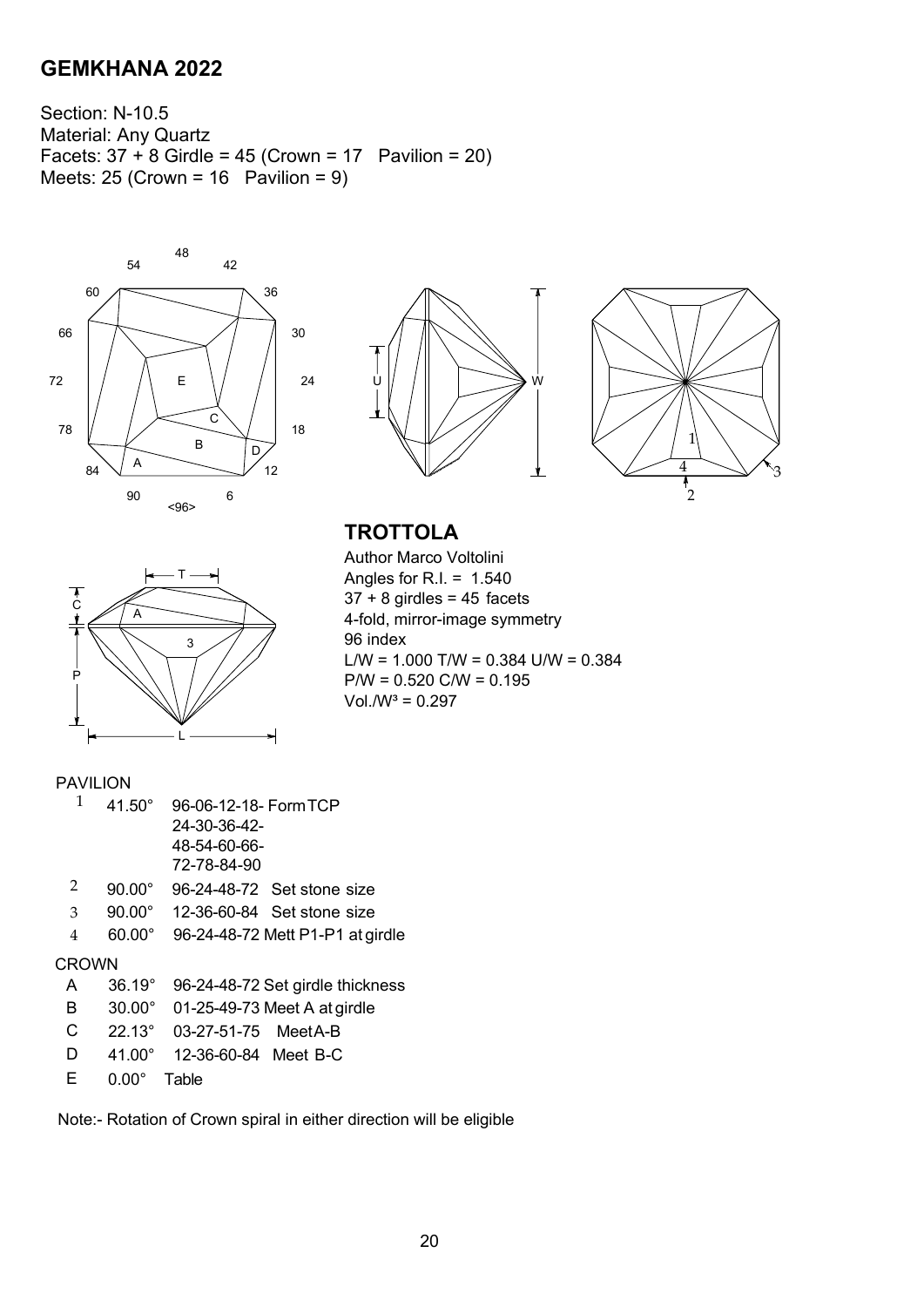Section: N-10.6 Material: Any Quartz Facets:  $18 + 12$  Girdle = 30 (Crown = 25 Pavilion = 18) Meets:  $43$  (Crown =  $24$  Pavilion = 19)



U

P3 L

P1

C1





## **SIMPLE ROUND BRILLIANT**

Designer: Dennis Anderson Angles for R.I. = 1.540  $43 + 12$  girdles = 55 facets 6-fold, mirror-image symmetry 96 index L/W =  $1.000$  T/W =  $0.344$  U/W =  $0.298$ P/W = 0.450 C/W = 0.189  $Vol.W^3 = 0.208$ 

#### PAVILION

 $\overline{C}$ 

P

| P1    | $43.90^{\circ}$ | 04-12-20-28-36-44- |
|-------|-----------------|--------------------|
|       |                 | 52-60-68-76-84-92  |
| P2    | $90.00^{\circ}$ | 04-12-20-28-36-44- |
|       |                 | 52-60-68-76-84-92  |
| P3    | $42.00^{\circ}$ | 96-16-32-48-64-80  |
| CROWN |                 |                    |
| C1    | $35.99^{\circ}$ | 04-12-20-28-36-44- |
|       |                 | 52-60-68-76-84-92  |
| C2    | $30.00^{\circ}$ | 96-16-32-48-64-80  |
| CЗ    | $19.00^{\circ}$ | 08-24-40-56-72-88  |
| C4    | 0.00°           | Table              |
|       |                 |                    |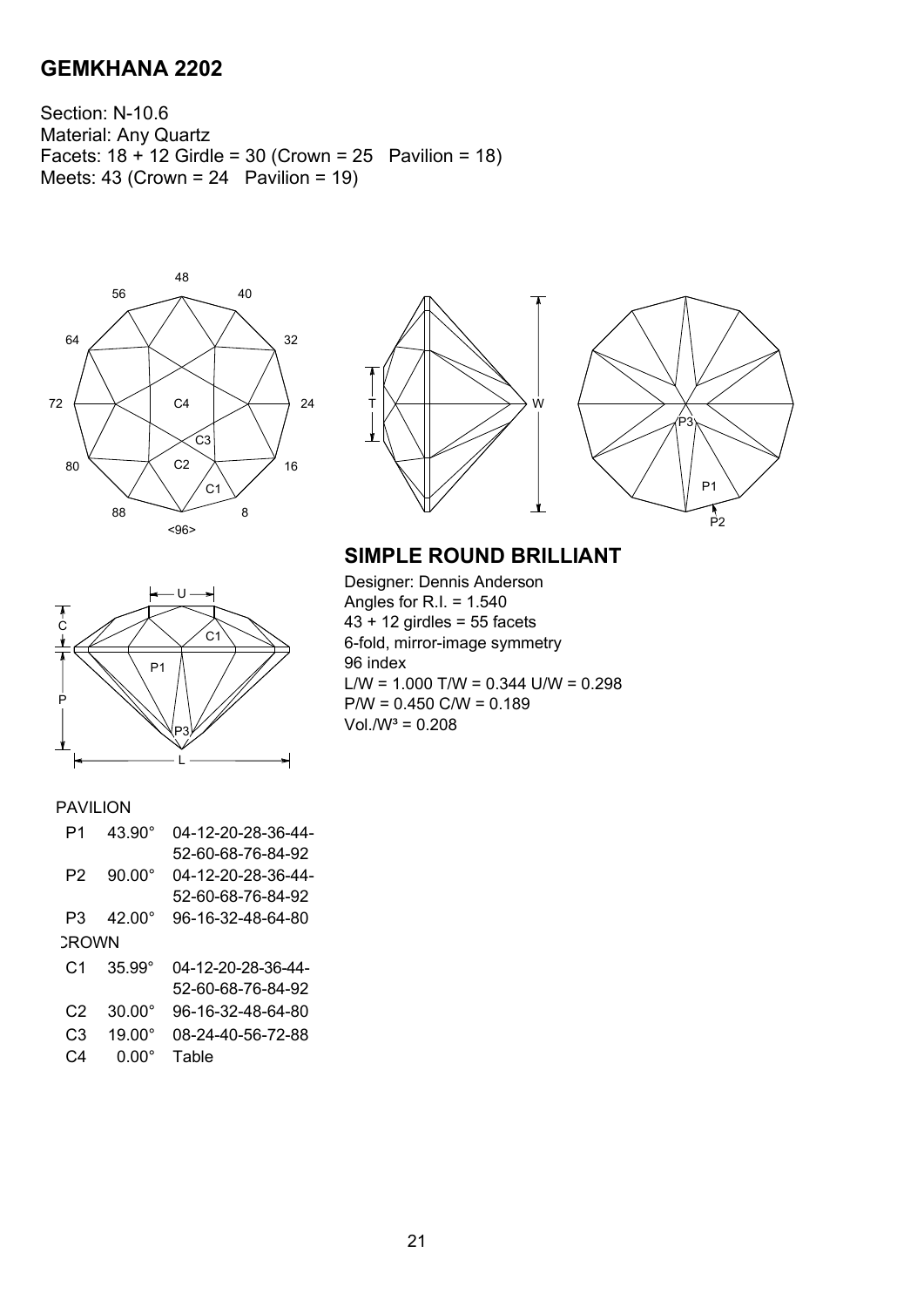Section: O-11.1 Material: Coloured Cubic Zirconia Facets:  $72 + 16$  girdle = 88 (Crown = 48 Pavilion = 24) Meets:  $66$  (Crown =  $41$  Pavilion =  $25$ )







# **APEX WHEEL**

Designer: Richard Anderson Angles for R.I. = 2.160  $72 + 16$  girdles = 88 facets 8-fold, mirror-image symmetry 96 index  $L/W = 1.000$  $P/W = 0.466$  C/W = 0.210  $Vol.N^3 = 0.228$ 

#### PAVILION

P

C  $\bigwedge$  2

1

3

L

|                | 44.40°          | 03-09-15-21-27-33-39-45- |
|----------------|-----------------|--------------------------|
|                |                 | 51-57-63-69-75-81-87-93  |
| 2              | $90.00^{\circ}$ | 03-09-15-21-27-33-39-45- |
|                |                 | 51-57-63-69-75-81-87-93  |
| 3              | $43.00^\circ$   | 96-12-24-36-48-60-72-84  |
| CROWN          |                 |                          |
| 1              | $43.50^{\circ}$ | 03-09-15-21-27-33-39-45- |
|                |                 | 51-57-63-69-75-81-87-93  |
| $\overline{2}$ | $37.00^{\circ}$ | 96-12-24-36-48-60-72-84  |
| 3              | $22.00^{\circ}$ | 06-18-30-42-54-66-78-90  |
| 4              | $14.00^\circ$   | 96-12-24-36-48-60-72-84  |
| 5              | $8.00^\circ$    | 96-12-24-36-48-60-72-84  |
|                |                 |                          |

1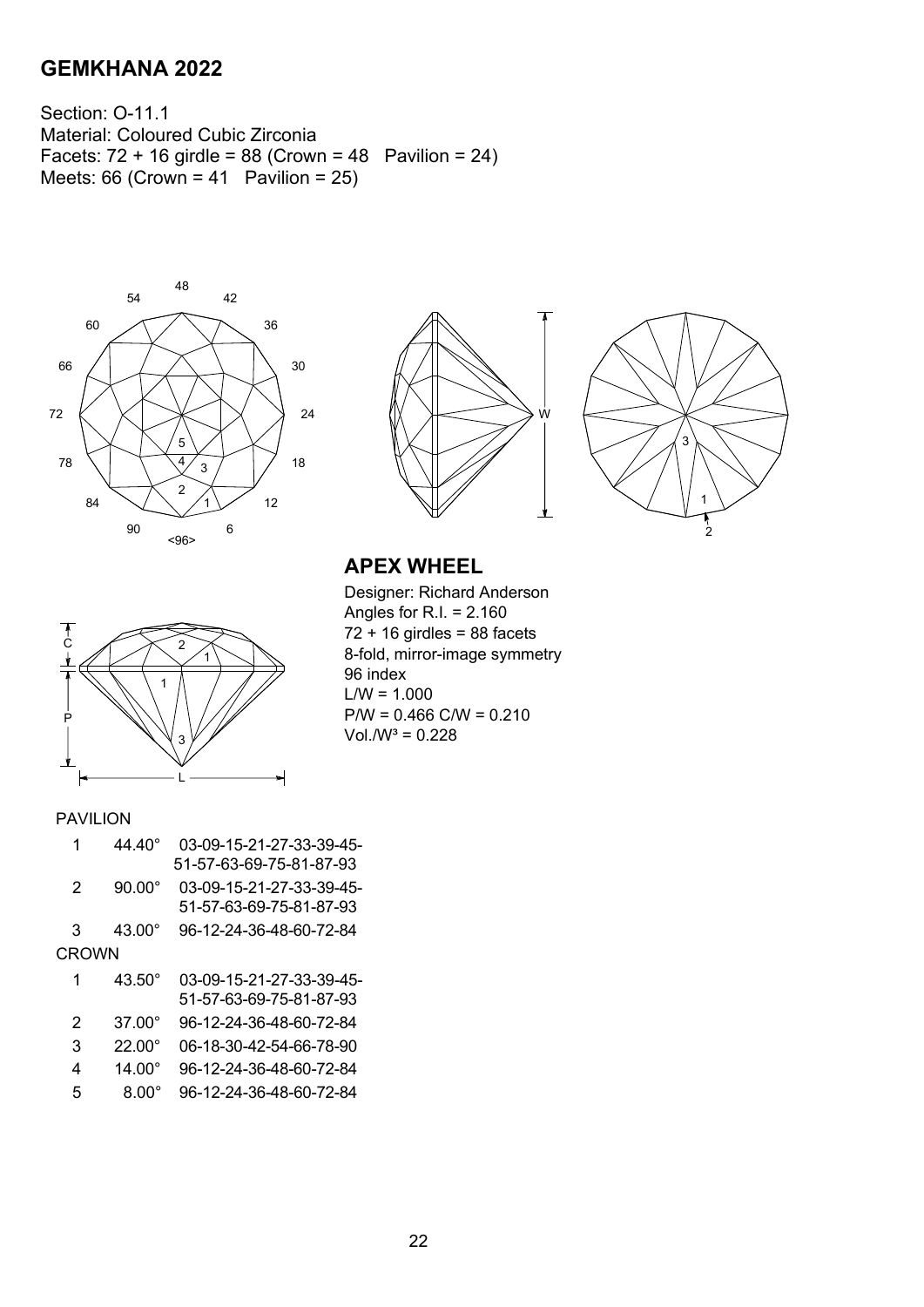Section:‐ I‐11.2 Material:‐ MM Coloured Spinel

Facets:‐60 + 8 Girdle (Crown 42 Pavilion 18) Meets:‐ 32 (Crown 25 Pavilion 7)









MINI HEXAGON APEX

Author Norman Steele Angles for  $R.I. = 1.720$  $60 + 6$  girdles = 66 facets 6-fold, mirror-image symmetry 96 index  $L/W = 1.155$  $P/W = 0.485 \text{ C/W} = 0.171$  $Vol./W^3 = 0.254$ 

|              | $41.00^{\circ}$ | $04 - 12 - 20 - 28 - 36 - 44$<br>52-60-68-76-84-92 | Cut of facets to PCP  |
|--------------|-----------------|----------------------------------------------------|-----------------------|
| 2            | $90.00^{\circ}$ | 96-16-32-48-64-80                                  | Set stone size        |
| 3            | $65.00^{\circ}$ | 96-16-32-48-64-80                                  | Meet P1-P1 at corners |
| <b>CROWN</b> |                 |                                                    |                       |
| A            | $40.00^{\circ}$ | 96-16-32-48-64-80                                  | Set girdle thickness  |
| B            | $33.00^{\circ}$ | $02 - 14 - 18 - 30 - 34 - 46$<br>50-62-66-78-82-94 | Meet $C1-C1$ -girdle  |
| C            | $28.00^{\circ}$ | $03 - 13 - 19 - 29 - 35 - 45$<br>51-61-67-77-83-93 | Meet $C2-C1-C2$       |
| D            | $10.00^\circ$   | $01 - 15 - 17 - 31 - 33 - 47$<br>49-63-65-79-81-95 | Meet $C1-C2-C3$       |